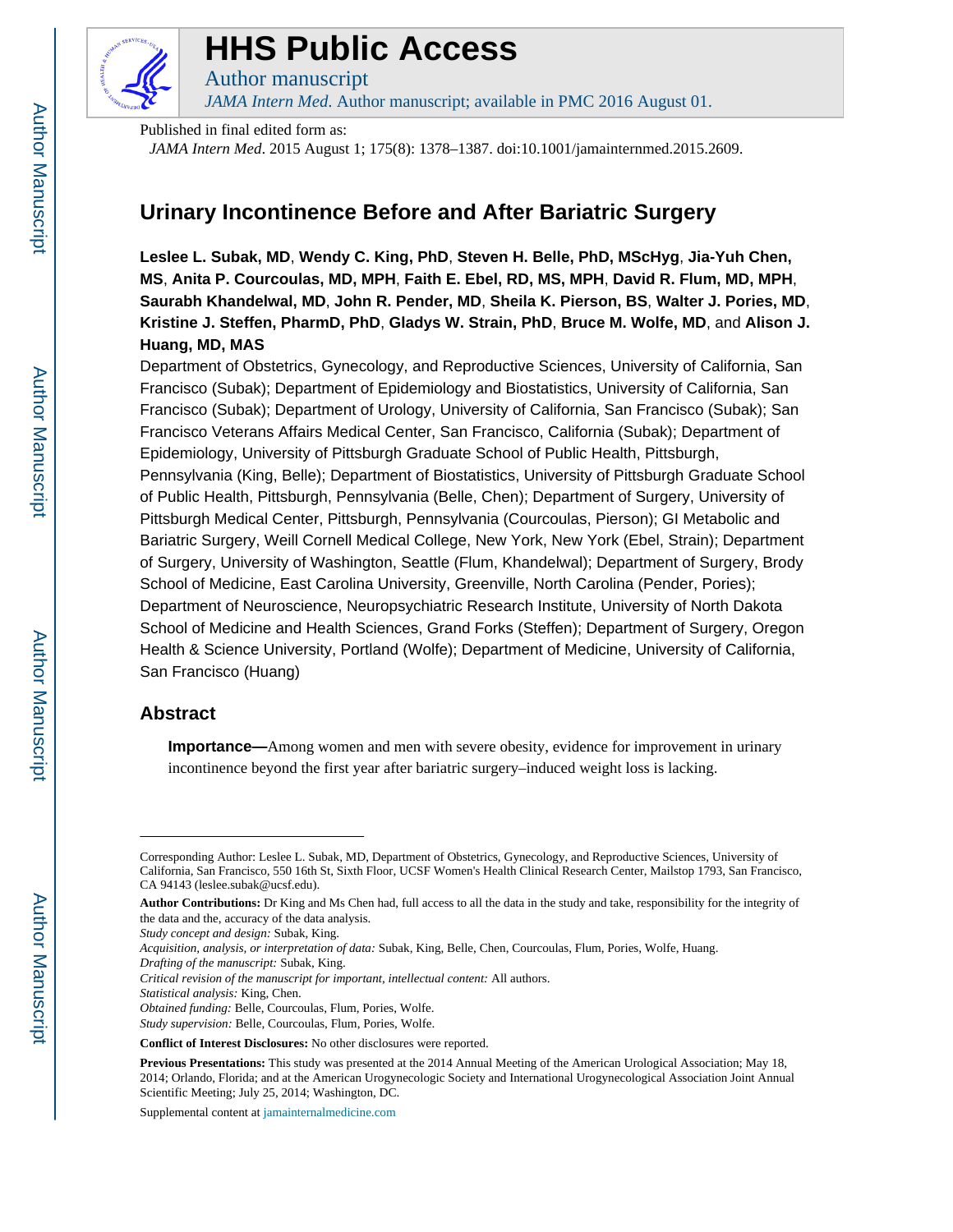**Objectives—**To examine change in urinary incontinence before and after bariatric surgery and to identify factors associated with improvement and remission among women and men in the first 3 years after bariatric surgery.

**Design, Setting, and Participants—**The Longitudinal Assessment of Bariatric Surgery 2 is an observational cohort study at 10 US hospitals in 6 geographically diverse clinical centers. Participants were recruited between February 21, 2005, and February 17, 2009. Adults undergoing first-time bariatric surgical procedures as part of clinical care by participating surgeons between March 14, 2006, and April 24, 2009, were followed up for 3 years (through October 24, 2012).

**Intervention—**Participants undergoing bariatric surgery completed research assessments before the procedure and annually thereafter.

**Main outcomes and measures—**The frequency and type of urinary incontinence episodes in the past 3 months were assessed using a validated questionnaire. Prevalent urinary incontinence was defined as at least weekly urinary incontinence episodes, and remission was defined as change from prevalent urinary incontinence at baseline to less than weekly urinary incontinence episodes at follow-up.

**Results—**Of 2458 participants, 1987 (80.8%) completed baseline and follow-up assessments. At baseline, the median age was 47 years (age range, 18-78 years), the median body mass index was 46 kg/m<sup>2</sup> (range, 34-94 kg/m<sup>2</sup>), and 1565 of 1987 (78.8%) were women. Urinary incontinence was more prevalent among women (49.3%; 95% CI, 46.9%-51.9%) than men (21.8%; 95% CI, 18.2%-26.1%) (*P* < .001). After a mean 1-year weight loss of 29.5% (95% CI, 29.0%-30.1%) in women and 27.0% (95% CI, 25.9%-28.6%) in men, year 1 urinary incontinence prevalence was significantly lower among women (18.3%; 95% CI, 16.4%-20.4%) and men (9.8%; 95% CI, 7.2%-13.4%) (*P* < .001 for all). The 3-year prevalence was higher than the 1-year prevalence for both sexes (24.8%; 95% CI, 21.8%-26.5% among women and 12.2%; 95% CI, 9.0%-16.4% among men) but was substantially lower than baseline  $(P < .001$  for all). Weight loss was independently related to urinary incontinence remission (relative risk, 1.08; 95% CI, 1.06-1.10 in women and 1.07; 95% CI, 1.02-1.13 in men) per 5% weight loss, as were younger age and the absence of a severe walking limitation.

**Conclusions and Relevance—**Among women and men with severe obesity, bariatric surgery was associated with substantially reduced urinary incontinence over 3 years. Improvement in urinary incontinence may be an important benefit of bariatric surgery.

> Urinary incontinence (here after incontinence) affects approximately 30 million US adults<sup>1-3</sup>; can cause substantial distress, diminished quality of life, and limitations in daily functioning<sup>4,5</sup>; and may account for more than \$60 billion in annual direct costs in the United States.<sup>6,7</sup> Epidemiological studies<sup>8-10</sup> have shown that obesity is an independent risk factor for prevalent and incident incontinence. Each 5-unit increase in body mass index above normal weight is associated with a 40% to 70% increased odds of prevalent incontinence and a 30% to 60% increased risk of incident incontinence over 5 to 10 years.<sup>11</sup> The prevalence of incontinence has been reported to be as high as 60% to 70% among severely obese women<sup>12-15</sup> and 24% among severely obese men.<sup>16</sup>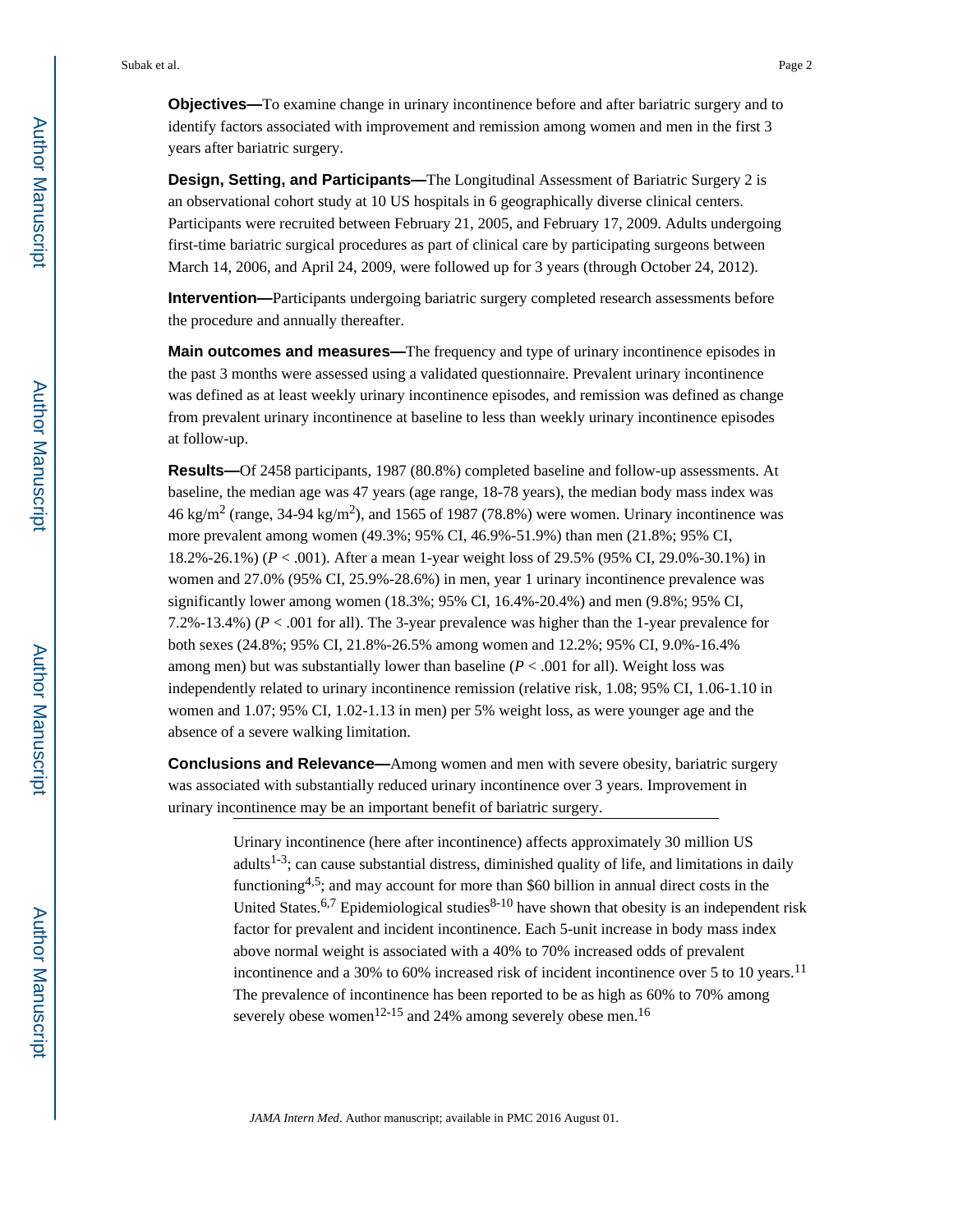Because obesity is a potentially modifiable risk factor for incontinence, weight reduction has been investigated as a treatment option. Clinical trials of a low-calorie diet (resulting in 10%-15% weight loss) and behavioral weight reduction (resulting in 7%-9% weight loss) have reported reductions in the prevalence or severity of incontinence among obese women and men.<sup>17-20</sup> Among severely obese populations, substantial improvement in incontinence has been reported during the first year after bariatric surgery, <sup>12-14,16,21-24</sup> but evidence on the durability of this effect is lacking. In addition, previous studies have included minimal data on the type or frequency of incontinence, had small samples from single centers, were often limited to women, and did not report factors associated with incontinence improvement.

This study investigated incontinence outcomes in a large multisite observational cohort study designed to assess the risks and benefits of bariatric surgery. The objectives of this research were to characterize postoperative changes in the frequency and prevalence of incontinence by type, to examine postoperative remission and incidence of incontinence, and to identify factors associated with improvement and remission among women and men in the first 3 years after bariatric surgery.

## **Methods**

#### **Participants and Setting**

Information on the protocol for this observational study is available at the clinical trials registration website (eAppendix in the Supplement). The Longitudinal Assessment of Bariatric Surgery 2 includes data collected from 10 hospitals at 6 clinical centers in the United States. Between February 21, 2005, and February 17, 2009, patients 18 years or older seeking a first-time bariatric surgical procedure with a participating surgeon were recruited.25 The Longitudinal Assessment of Bariatric Surgery 2 included 2458 participants undergoing a bariatric procedure between March 14, 2006, and April 24, 2009. To be included in this study, participants had to have completed the Urinary Incontinence Questionnaire (UIQ) at baseline and 1 or more follow-up assessments within the first 3 postoperative years (3-year follow-up spanned September 14, 2008, to October 24, 2012) (Figure 1). All centers obtained institutional review board approval, and individuals provided written informed consent to participate.

#### **Assessments and Outcomes**

A research assessment was performed within 30 days before surgery and annually after surgery by Longitudinal Assessment of Bariatric Surgery 2–trained and certified personnel.25 Assessments included a validated participant-reported UIQ.26 Participants were asked the following question: "In the past 3 months, how often have you typically leaked urine, even a small amount?" Responses included never, less than once per month, monthly (once or more each month), weekly (once or more each week), or daily (once or more each day). Those answering weekly or more frequently reported the number of times per week that urine loss occurred "with a physical activity like coughing, sneezing, lifting, or exercise" (stress incontinence episode), "an urge or the feeling that you needed to empty your bladder but you could not get to the toilet fast enough" (urgency incontinence episode),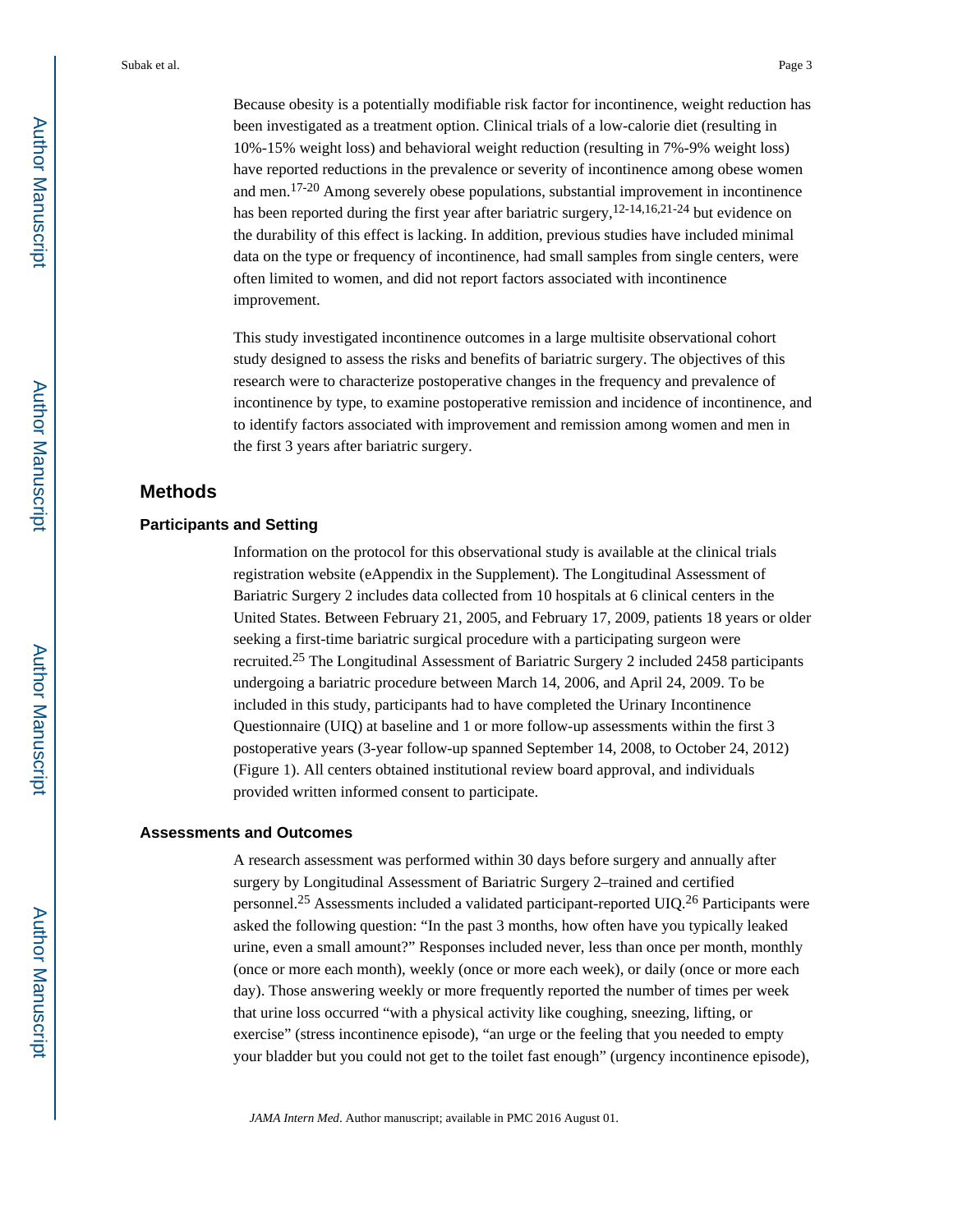or for other reasons (other incontinence episode). The survey also assessed treatment for urinary incontinence over the past 3 months. The complete incontinence survey is available online ([http://www.edc.gsph.pitt.edu/labs/public/labs-1descriptionpaper/](http://www.edc.gsph.pitt.edu/labs/public/labs-1descriptionpaper/Self_Assessment_Forms/UrinaryIncontinenceBaseline.pdf) [Self\\_Assessment\\_Forms/UrinaryIncontinenceBaseline.pdf\)](http://www.edc.gsph.pitt.edu/labs/public/labs-1descriptionpaper/Self_Assessment_Forms/UrinaryIncontinenceBaseline.pdf).

Because at least weekly incontinence is associated with reduced quality of life and increased treatment seeking, $27,28$  participants with at least weekly incontinence of any type were considered to have prevalent incontinence. Participants were defined as having prevalent stress-type or urgency-type incontinence if they reported stress-type or urgency-type incontinence, respectively, at least weekly. Prevalent incontinence was categorized as stress only, urge only, or both. Participants with prevalent incontinence at baseline had remission if they reported less than weekly incontinence at follow-up, or had complete remission if they reported no incontinence at follow-up. Incident incontinence was defined as less than weekly incontinence at baseline but prevalent incontinence at follow-up. Change from a more frequent to a less frequent category was considered improved frequency of incontinence.

Surgeons recorded the type of bariatric surgical procedure.<sup>25,29</sup> Procedures other than Rouxen-Y gastric bypass and laparoscopic adjustable gastric band were grouped as other type.

Additional data were collected at baseline and annual follow-up assessments using physical examination, laboratory testing, and questionnaires.<sup>29</sup> Standardized protocols were used to measure height at baseline and weight at each assessment. Body mass index was calculated as weight in kilograms divided by height in meters squared. Weight change over 3 years was calculated as the percentage change from baseline, whereas weight change between assessments was assessed in kilograms.

Sociodemographic characteristics were assessed by self-report. There were few self-reports of race other than white or black, so Asian, American Indian, Alaskan native, and native Hawaiian or other Pacific Islander were categorized as other race. White and other races were combined when testing the association between race and incontinence because baseline incontinence prevalence among those with other race was more similar to that of white participants than black participants. Women self-reported the number of prior live births and stillbirths, pregnancies in the past year, hormone therapy use, prior hysterectomy, and both women and men self-reported smoking status.<sup>30</sup> Diabetes mellitus, hypertension, asthma, history of heart disease (ischemic heart disease or congestive heart failure), and stroke were identified with a combination of laboratory values (eg, glycated hemoglobin), physical examination measures (eg, blood pressure), participant report of medication use and comorbidity diagnoses from health care professionals, and medical records review using standard definitions.<sup>25</sup> Severe walking limitation was defined as self-reported inability to walk 200 ft (61 m) without assistance, and the presence of depressive symptoms was defined as a score of at least 10 on version 1 of the Beck Depression Inventory.

#### **Statistical Analysis**

Descriptive statistics used to summarize baseline characteristics included frequencies and percentages for categorical data and medians and 25th and 75th percentiles for continuous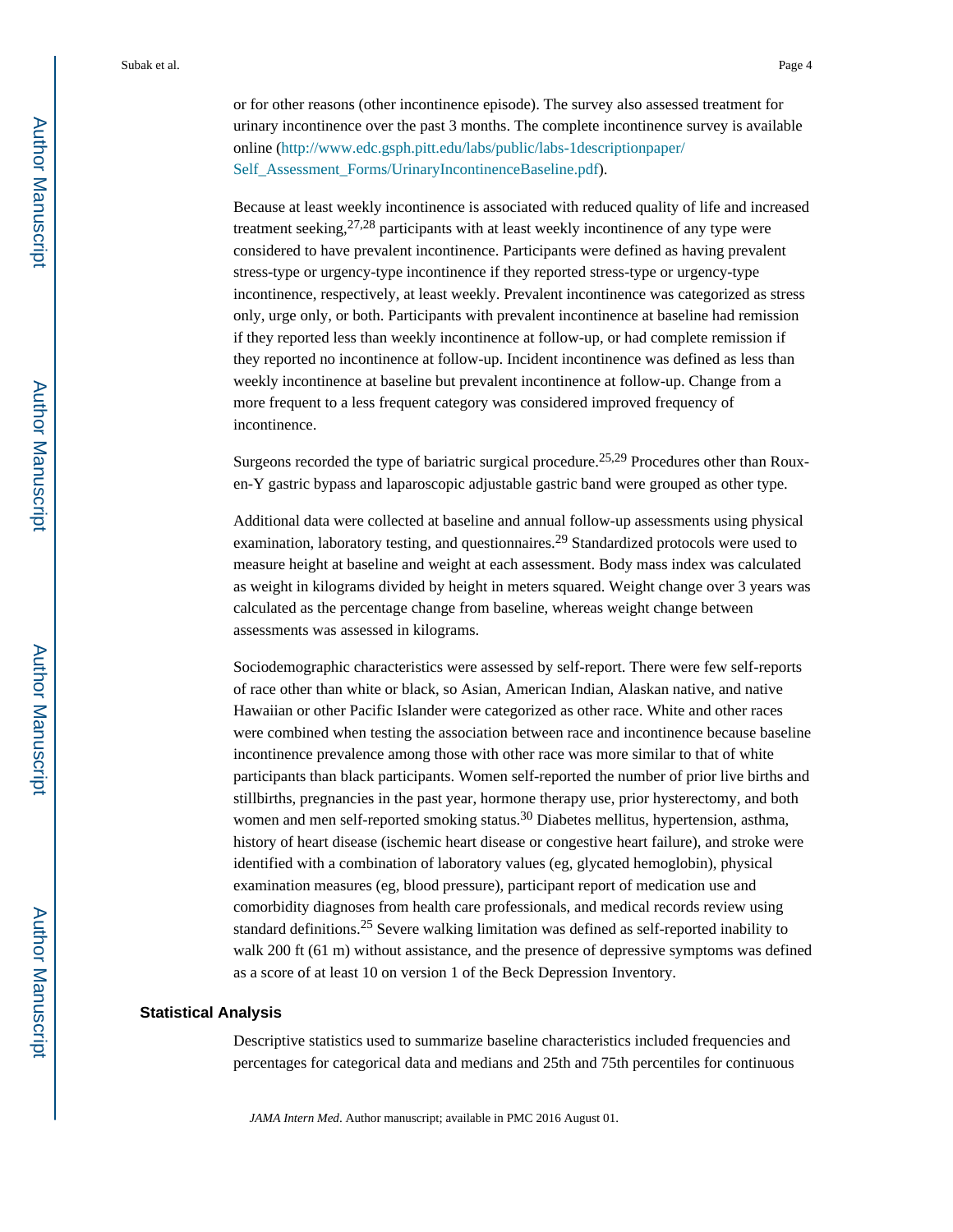data. Pearson  $\chi^2$  tests were used to examine differences in percentages of incontinence between women and men. Other analyses were stratified by sex.

Data were assumed to be missing at random. Sensitivity analyses were performed to investigate the robustness of the results with respect to this assumption. The *t* test from a linear mixed model was used to determine whether weight change varied over time. Mixedeffects ordinal logistic regression models were utilized to assess the odds of change in incontinence frequency over time. Poisson mixed models with robust error variance were used to estimate and test changes over time in incontinence prevalence among the full sample, as well as remission and incidence among those with and without incontinence at baseline.

Pairwise comparisons were made between baseline and each follow-up assessment for the frequency and prevalence models. For all models, pairwise comparisons were made between years 1 and 2 and between years 2 and 3. *P* values and 95% CIs were adjusted for multiple comparisons.31 Based on the results of these analyses, Poisson models with robust error variance were used to evaluate whether weight from years 1 to 2 was associated with incontinence at year 2 among women with incontinence remission at year 1. Modeled percentages or means and 95% CIs are reported.

Among those with preoperative incontinence, mixed-effects ordinal logistic regression models and Poisson mixed models were used to identify factors independently related to change in the frequency and change in incontinence remission, respectively. Change in the frequency was quantified by the degree of change among 5 categories. All models controlled for baseline incontinence episodes frequency. Variables forced into models based on prior work relating them to incontinence<sup>3,8,34,35</sup> were age, race, current smoking status, pregnancy in the past year, and percentage weight change. Additional baseline and followup variables were entered and retained in final models if they reached statistical significance  $(P < .05)$  through backward elimination. Interactions with time were retained in final models if they reached statistical significance. The ratio of the generalized  $\chi^2$  statistic and its *df* are reported to indicate the goodness of fit of each model. Adjusted odds ratios (ORs) for improvement in the frequency and relative risks for remission of incontinence and 95% CIs are reported.

Analyses were conducted using statistical software (SAS, versions 9.3 and 9.4; SAS Institute Inc). Reported *P* values are 2-sided, and  $P < .05$  was considered statistically significant.

#### **Assessment Missing at Random Assumption**

The UIQ was completed for 74.9% (7362 of 9832) of the potential assessments across time. More than 64.8% (1600 of 2470) of the missing UIQs were because no self-assessment forms were completed for an assessment. Another 29.2% (722 of 2471) were because participants stopped completing the self-assessment packet before reaching the UIQ. These missing data could not be attributed to incontinence status. However, for those missing incontinence status at 2 or 3 years, the prevalence of incontinence at other time points was greater and remained significant after controlling for factors (ie, site, age, and smoking status) that were independently related to the completeness of incontinence follow-up data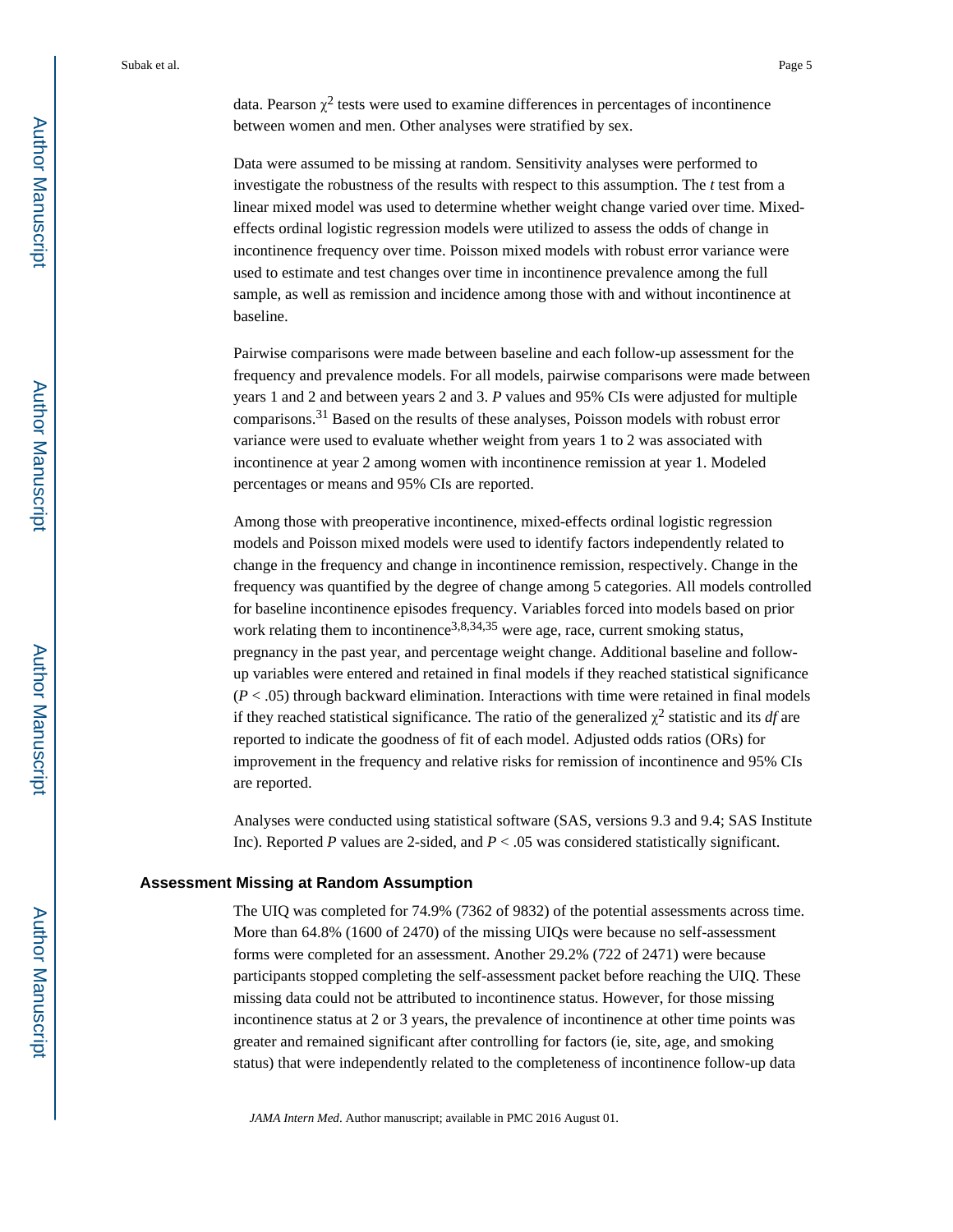(eTable 1 in the Supplement). Therefore, a sensitivity analysis was performed using imputed data.

When missing incontinence status was followed by known incontinence status, the missing status was imputed from a logistic regression model containing variables related to the completeness of follow-up data or to the prevalence of incontinence.<sup>32</sup> To impute missing incontinence status that was not followed by known incontinence status, a pattern mixture model that did not assume missing at random was used.<sup>33</sup> Finally, multiple imputation was used to combine the results from 30 imputed data sets. The modeled values from the sensitivity analysis are reported in eTable 2 and eTable 3 in the Supplement.

## **Results**

This report includes 1987 of 2458 study participants (80.8%) (Figure 1). Participants were excluded from this analysis due to missing incontinence status at baseline  $(n = 218)$  or failure to complete all follow-up visits ( $n = 253$ ). Among 1987 participants in the study, 1161 (58.4%) had 3 follow-up assessments, 471 (23.7%) had 2 follow-up assessments, and 355 (17.9%) had 1 follow-up assessment. At baseline, the median age was 47 years (age range, 18-78 years), the median body mass index was 46 (range, 34-94), and 78.8% (1565 of 1987) of participants were women (Table 1). Prevalent incontinence was reported by 49.3% (95% CI, 46.9%-51.9%) of women and by 21.8%(95%CI, 18.2%-26.1%) of men, with another 436 (27.9%) women and 106 (25.1%) men reporting some (but less than weekly) incontinence episodes (Table 2). Compared with men, women had more frequent incontinence episodes and were more likely to have any-type, stress-type, and urgency-type prevalent incontinence  $(P < .001$  for all).

Among women, the mean weight loss after bariatric surgery was 29.5% (95% CI, 29.0%-30.1%), 30.4% (95% CI, 29.7%-31.0%), and 28.5% (95% CI, 27.9%-29.2%) at 1, 2, and 3 years, respectively. Among men, the mean weight loss after bariatric surgery was 27.0% (95% CI, 25.9%-28.1%), 26.8% (95% CI, 25.6%-28.0%), and 25.5% (95% CI, 24.4%-26.7%) at 1, 2, and 3 years, respectively.

The frequency of incontinence episodes significanly decreased from baseline to each followup (observed data in Table 2; modeled data in Figure 2A and B and eTable 2A in the Supplement. Among women, the odds of improvement were highest at 1 year (OR, 7.67; 95% CI, 6.31-9.33) and remained high through 3 years (OR, 6.00; 95% CI, 4.92-7.31 at 2 years and OR, 5.36; 95% CI, 4.39-6.54 at 3 years) compared with baseline. Incontinence frequency increased in women from 1 to 2 years (odds of improvement, 0.78; 95% CI, 0.64-0.92) but was not different from that at 2 to 3 years (*P* = .51). Among men, the ORs for improvement from baseline were 2.99 (95% CI, 1.99-4.50), 2.73 (95% CI, 1.79-4.17), and 2.34 (95% CI, 1.53-3.58) at 1, 2, and 3 years, respectively. No changes in incontinence frequency after year 1 were observed.

Among women, the proportion reporting at least weekly prevalence of any-type, stress-type, or urgency-type incontinence was significantly lower at all follow-up time points compared with baseline (Figure 2C and eTable 2A in the Supplement). The prevalence of all types of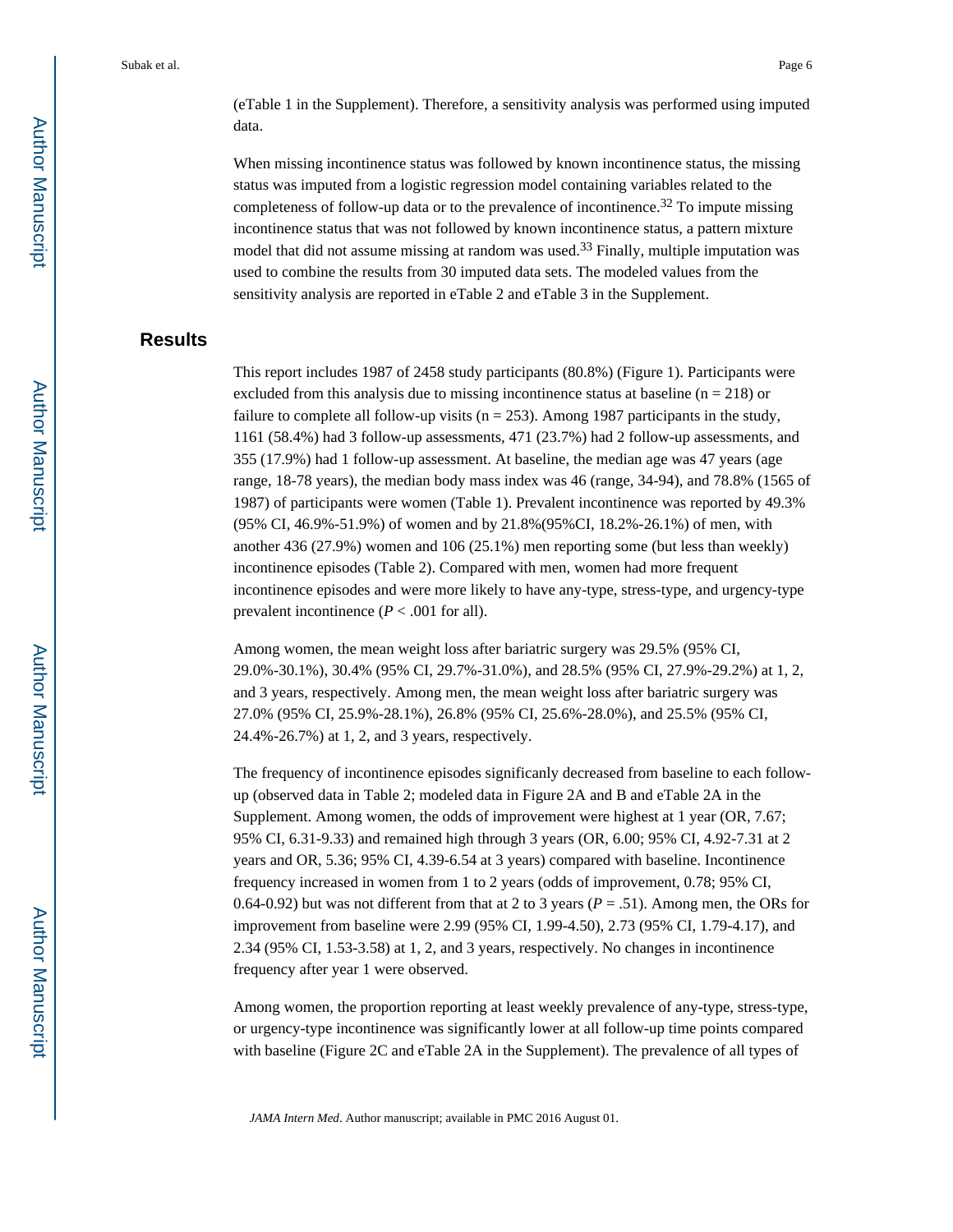incontinence was significantly higher at 2 years vs 1 year and then remained stable from 2 to 3 years. Trends among men were similar to those among women (Figure 2D and eTable 2A in the Supplement); however, with smaller sample size and lower incontinence prevalence, there was low power to detect small changes over time.

The percentage of women in remission was significantly lower at 2 years than at 1 year (*P*  < .001) (Table 3 and eTable 3A in the Supplement). Although the mean weight change from baseline was similar at 1 and 2 years, there was variability in weight change.<sup>29</sup> Therefore, we evaluated whether weight change from 1 to 2 years was associated with incontinence relapse at 2 years and found that each 5-kg increase in weight from years 1 to 2 increased the risk of incontinence relapse in women at 2 years by 29.4% (74 of 426) (relative risk, 1.29; 95% CI, 1.13-1.49).

The observed and modeled urinary frequency, prevalence, remission, and incidence from the sensitivity analysis (eTables 2B and 3B in the Supplement) were similar to the primary analyses, which assumed that data were missing at random. Furthermore, there were no differences in change over time (eTables 2B and 3B in the Supplement). Thus, we concluded that the modeled results reported can be used to draw conclusions about the entire analysis sample.

Greater weight loss was independently associated with improvement and remission of incontinence among women and men (Table 4). Each 5% additional weight loss was associated with a 27.7% (95% CI, 18.7%-37.4%) greater odds of improvement and an 8.2% (95% CI, 6.0%-10.4%) greater chance of remission in women, and with a 36.5% (95% CI, 9.1%-70.7%) greater odds of improvement and a 7.2% (95% CI, 1.7%-13.0%) greater chance of remission in men. Older age and severe walking limitation reduced the odds of incontinence improvement in women and men, as well as the chances of remission among women. For women, other factors independently associated with incontinence improvement were the presence of stress or urgency incontinence (vs both) at baseline, receipt of Rouxen-Y gastric bypass (vs laparoscopic adjustable gastric band), and absence of pregnancy in the past year (vs pregnancy).

## **Discussion**

Among women and men with severe obesity who underwent a bariatric surgical procedure, almost half of the women and more than one-fifth of the men reported prevalent (ie, at least weekly episodes) incontinence in the past 3 months. These percentages are similar to those in previous studies<sup>12-16</sup> of patients with severe obesity planning weight reduction surgery.

During up to 3 years after bariatric surgery, substantial improvements in incontinence were observed, with most women and men achieving remission. Improvements after surgery were seen for any-type and urgency-type incontinence (in women and men) and for stress-type incontinence (in women only).

While impressive percentages of women had partial or complete improvements in incontinence, these percentages are lower than those observed in other bariatric surgery studies reporting incontinence remission in more than  $90\%$  <sup>14,23,24</sup> and resolution in more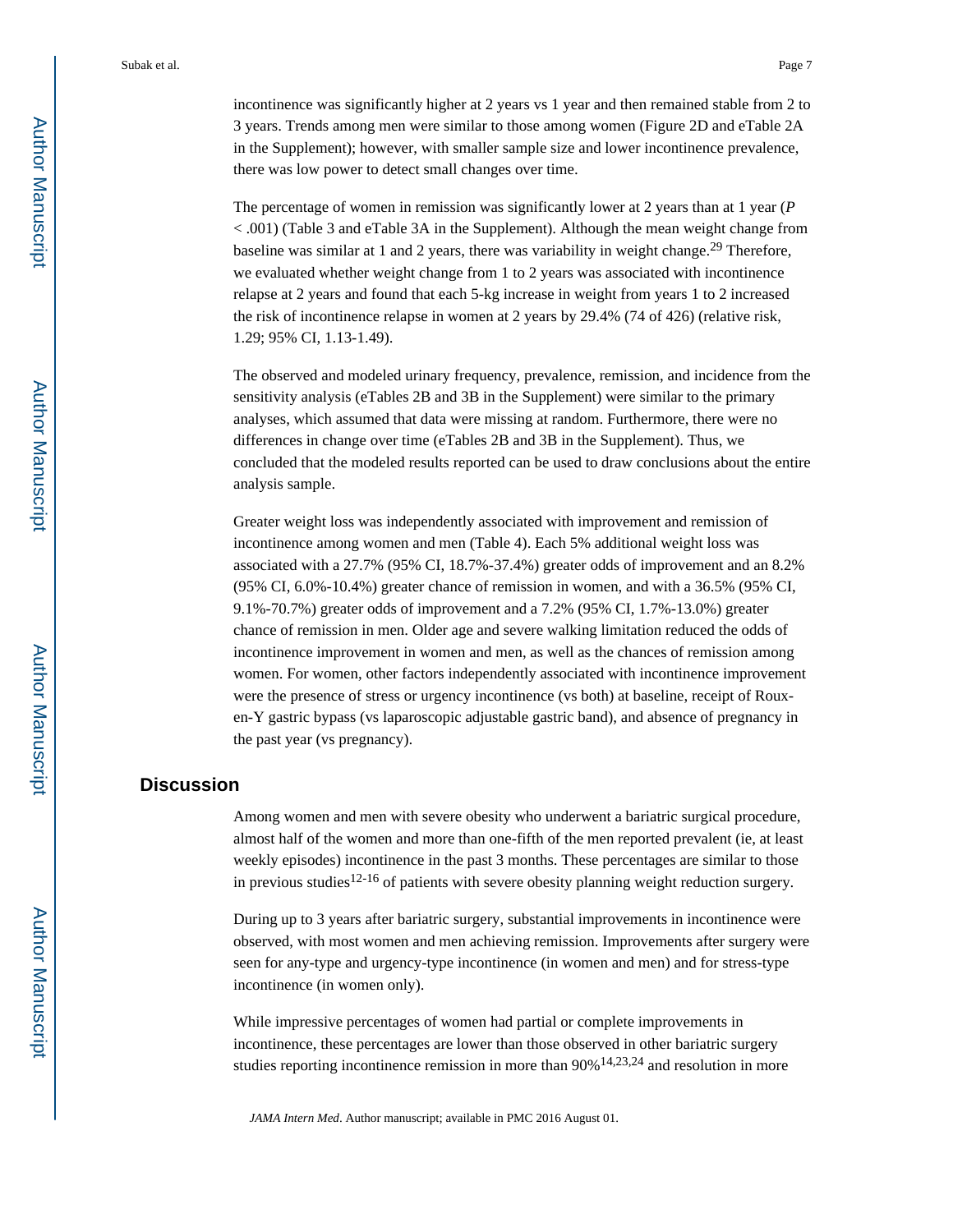than  $50\%$  <sup>12-14,21-24</sup> of women at 1 year after surgery. Differences in these estimates may reflect differences in definitions of prevalent incontinence or in participant characteristics among prior smaller studies. Our finding that weight gain over the second postoperative year increased the risk of incontinence relapse highlights the importance of continued follow-up.

In contrast, we observed higher percentages of men with partial or complete remission compared with 2 small studies<sup>16,36</sup> ( $n = 8$  and  $n = 7$ , respectively) that found no improvement in incontinence after surgical weight loss. A behavioral weight loss program for overweight or obese adults with diabetes mellitus resulting in 9% weight loss at 1 year was associated with incontinence remission in 61 of 109 men  $(56.0\%)$ ,<sup>20</sup> similar to what is reported herein.

The magnitude of weight loss was an independent predictor of incontinence improvement for women and men. This is similar to the results of other studies<sup>12-14,16,21-24</sup> of surgical and behavioral weight loss. The receipt of Roux-en-Y gastric bypass was associated with improvement in incontinence among women independent of weight loss, suggesting that this procedure may have independent effects on incontinence.29 The odds of improvement in incontinence after surgery were also lower among patients with known risk factors for incontinence such as older age, severe walking limitation, and pregnancy in the past year.3,8,34,35

Improvement in incontinence after weight reduction may be explained by multiple mechanisms.17,37,38 Obesity may contribute to incontinence because of greater intraabdominal pressure due to central adiposity, which increases bladder pressure and urethral mobility, leading to stress incontinence, and may exacerbate detrusor instability and urgency incontinence. Obesity is also associated with diabetes mellitus and inflammation, which are risk factors for incontinence. Weight reduction may decrease pressure on the bladder and pelvic floor and alter systemic inflammation and hormonal milieu, reducing incontinence. Improvements in incontinence after bariatric surgery may also have resulted from positive changes in lifestyle (increased physical activity)<sup>39,40</sup> or dietary composition (decreased bladder irritants such as caffeine). $41$ 

The desire to improve medical comorbidities is the primary reason why patients seek weight loss surgery,<sup>42</sup> and urinary incontinence has been identified as a comorbidity associated with particularly great dissatisfaction among patients before bariatric surgery.43 Therefore, obese patients' perceptions of the effect of incontinence before weight loss and expectations of incontinence improvement after weight loss may help them commit to continuing practices that optimize weight loss after bariatric surgery.

Our study is a large multicenter trial, with data collected over 3 years of follow-up on a geographically diverse cohort using standardized and validated measures.25 These factors should make the results of our study generalizable to clinical practice. While the sample did not have complete follow-up data, we conclude based on the sensitivity analysis that the results reported can be used to draw conclusions about the entire analysis sample. However, our trial is an observational study without a control group, and baseline differences (measured and unmeasured) may contribute to differences in weight and incontinence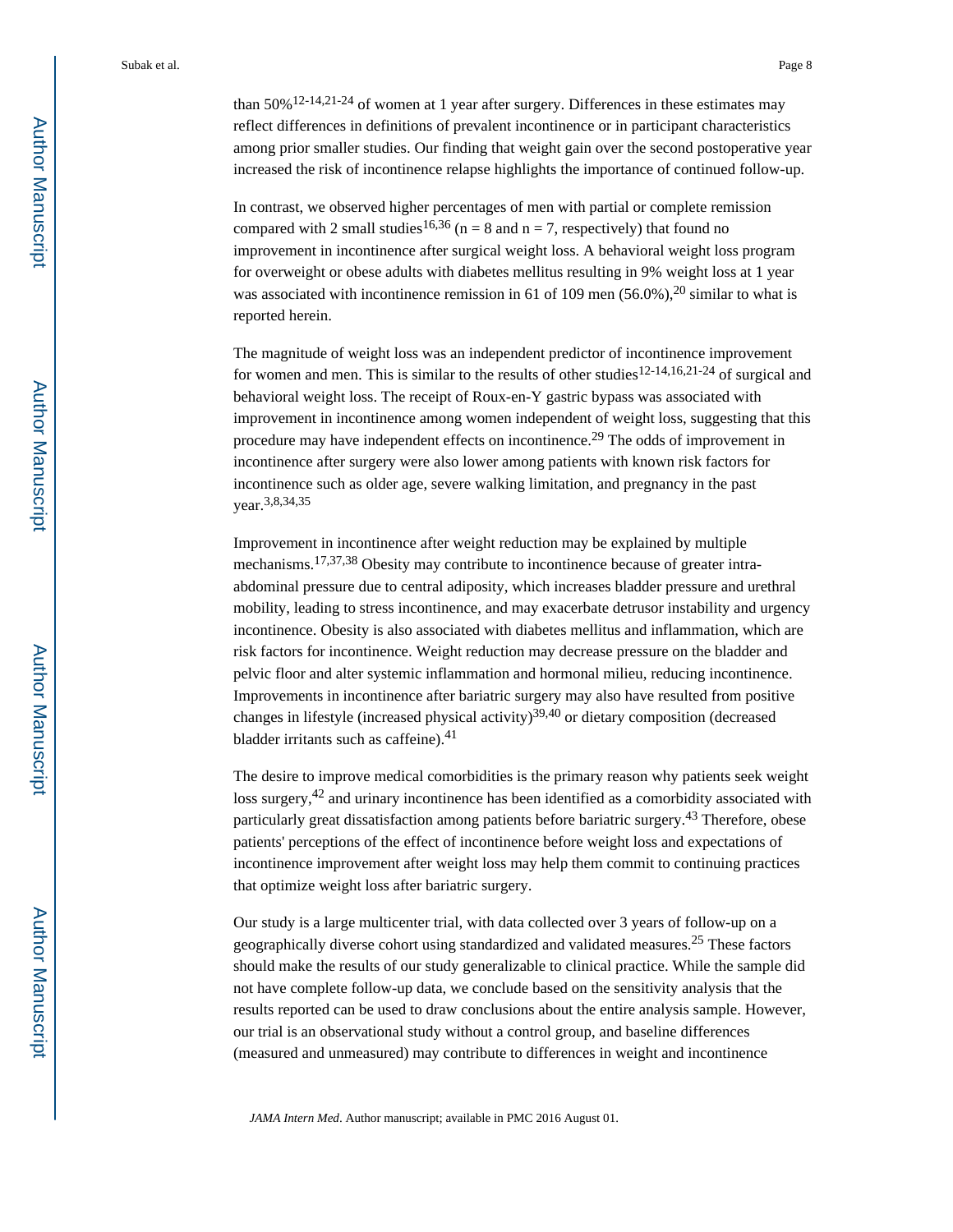outcomes. Data on incontinence were ascertained by self-report, and to the extent that selfreport is not reliable, rates of incontinence prevalence and change may be underestimated or overestimated. Nevertheless, self-report may best represent incontinence from the patient's perspective, and the incontinence measures used in this study were previously validated against voiding diaries,  $26$  the current gold standard for assessment of incontinence frequency and type.

## **Conclusions**

In conclusion, bariatric surgery for women and men with severe obesity was associated with substantial improvement in urinary incontinence through 3 years after surgery. Improvement in urinary incontinence may help motivate severely obese patients with incontinence to undergo bariatric surgery and offer another important longer-term benefit of bariatric procedures.

## **Supplementary Material**

Refer to Web version on PubMed Central for supplementary material.

## **Acknowledgments**

Dr Subak reported receiving funding from Astellas Scientific and Medical Affairs, Inc via contracts with the University of California, San Francisco. Dr Courcoulas reported receiving research grants from Allergan, Pfizer, Covidien, EndoGastric Solutions, and Nutrisystem and reported serving on the scientific advisory boards of Ethicon and Johnson & Johnson Health Care Systems. Dr Flum reported receiving research grants from Covidien and Sanofi-Aventis. Dr Pender reported receiving research grants from GlaxoSmithKline and Covidien. Dr Pories reported receiving a research grant from Johnson & Johnson Health Care Systems. Dr Wolfe reported serving as a consultant and advisor for Covidien, Ethicon, Crospon, Viudico, and Medtronics and reported receiving a research grant from Enteromedics. Dr Huang reported receiving funding from Pfizer via contracts with the University of California, San Francisco to conduct research unrelated to bariatric surgery or urinary incontinence.

**Funding/Support:** The Longitudinal Assessment of Bariatric Surgery 2 represents a cooperative agreement funded by the National Institute of Diabetes and Digestive and Kidney Diseases, including the following grant numbers: grant U01 DK066557 (Data Coordinating Center), grant U01-DK66667 (Columbia University Medical Center) in collaboration with grant UL1-RR024996 (Cornell University Medical Center), grant U01-DK66568 (University of Washington) in collaboration with grant M01RR-00037 (Cornell University Medical Center), grant U01-DK66471 (Neuropsychiatric Research Institute), grant U01-DK66526 (East Carolina University), grant U01-DK66585 (University of Pittsburgh Medical Center) in collaboration with grant UL1-RR024153 (Cornell University Medical Center), and grant U01-DK66555 (Oregon Health & Science University). Dr Subak is the recipient of grant K24 DK080775 from the National Institute of Diabetes and Digestive and Kidney Diseases.

**Role of the Funder/Sponsor:** The National Institute of Diabetes and Digestive and Kidney Diseases scientists contributed to the design and conduct of the study, which included collection and management of data. The project scientist from the National Institute of Diabetes and Digestive and Kidney Diseases served as a member of the steering committee, along with the principal investigator from each clinical site and the Data Coordinating Center. The Data Coordinating Center housed all data during the study and performed data analyses according to a prespecified plan developed by the Data Coordinating Center biostatistician and approved by the steering committee and independent data and safety monitoring board. The decision to publish was made by the Longitudinal Assessment of Bariatric Surgery 2 steering committee, with no restrictions imposed by the sponsor. A National Institute of Diabetes and Digestive and Kidney Diseases scientist contributed to the interpretation of the data and preparation, review, or approval of the manuscript.

## **References**

1. Markland AD, Richter HE, Fwu CW, Eggers P, Kusek JW. Prevalence and trends of urinary incontinence in adults in the United States, 2001 to 2008. J Urol. 2011; 186(2):589–593. [PubMed: 21684555]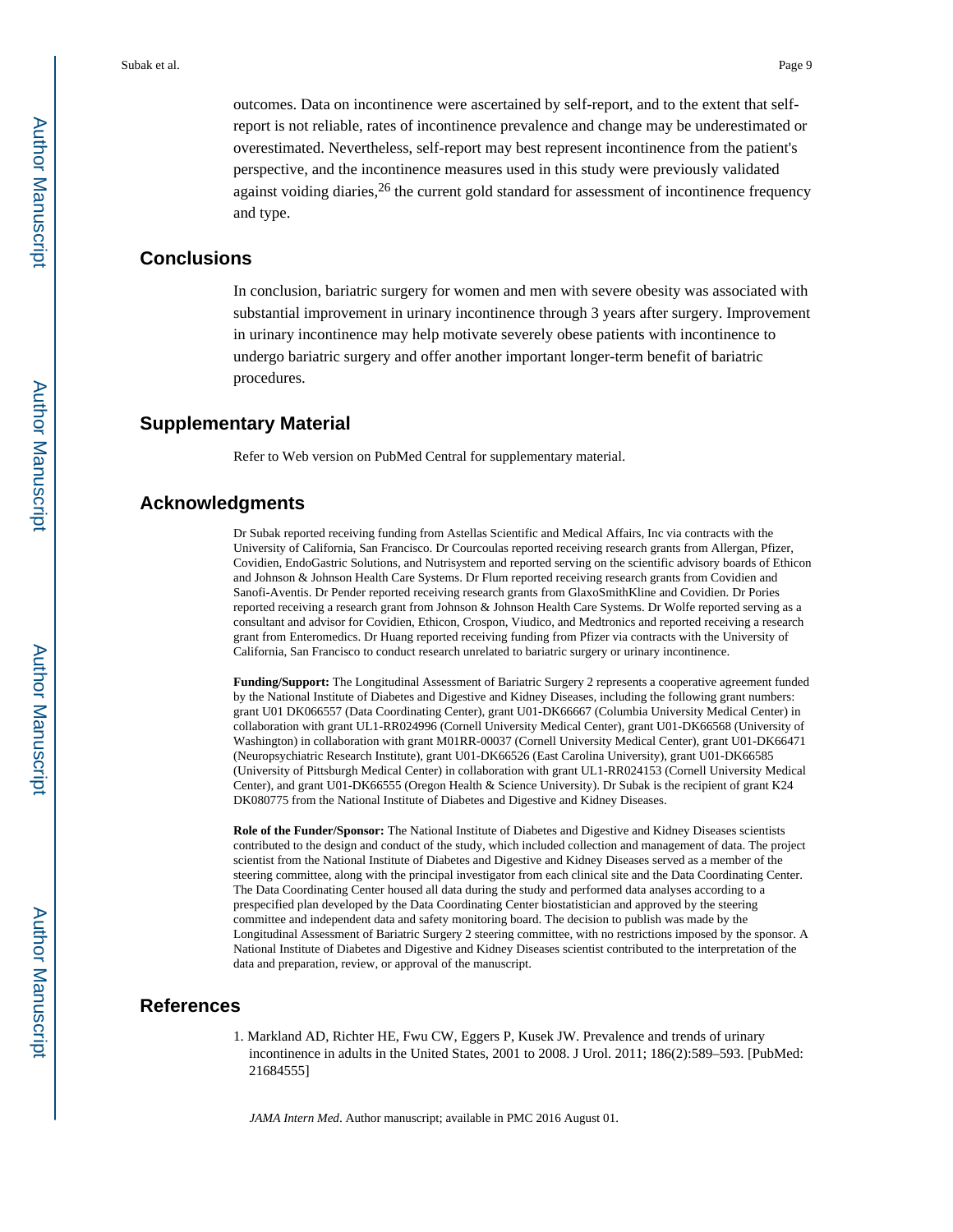- 2. Thom DH, Van Den Eeden SK, Ragins AI, et al. Differences in prevalence of urinary incontinence by race/ethnicity. J Urol. 2006; 175(1):259–264. [PubMed: 16406923]
- 3. Buckley BS, Lapitan MC. Epidemiology Committee of the Fourth International Consultation on Incontinence, Paris 2008. Prevalence of urinary incontinence in men, women, and children: current evidence: findings of the Fourth International Consultation on Incontinence. Urology. 2010; 76(2): 265–270. [PubMed: 20541241]
- 4. Grimby A, Milsom I, Molander U, Wiklund I, Ekelund P. The influence of urinary incontinence on the quality of life of elderly women. Age Ageing. 1993; 22(2):82–89. [PubMed: 8470564]
- 5. Huang AJ, Brown JS, Kanaya AM, et al. Quality-of-life impact and treatment of urinary incontinence in ethnically diverse older women. Arch Intern Med. 2006; 166(18):2000–2006. [PubMed: 17030834]
- 6. Ganz ML, Smalarz AM, Krupski TL, et al. Economic costs of overactive bladder in the United States. Urology. 2010; 75(3):526–532. 532.e1–532.e18.10.1016/j.urology.2009.06.096 [PubMed: 20035977]
- 7. Coyne KS, Wein A, Nicholson S, Kvasz M, Chen CI, Milsom I. Economic burden of urgency urinary incontinence in the United States: a systematic review. J Manag Care Pharm. 2014; 20(2): 130–140. [PubMed: 24456314]
- 8. Danforth KN, Townsend MK, Lifford K, Curhan GC, Resnick NM, Grodstein F. Risk factors for urinary incontinence among middle-aged women. Am J Obstet Gynecol. 2006; 194(2):339–345. [PubMed: 16458626]
- 9. Khullar V, Sexton CC, Thompson CL, Milsom I, Bitoun CE, Coyne KS. The relationship between BMI and urinary incontinence subgroups: results from EpiLUTS. Neurourol Urodyn. 2014; 33(4): 392–399. [PubMed: 23780904]
- 10. Townsend MK, Curhan GC, Resnick NM, Grodstein F. BMI, waist circumference, and incident urinary incontinence in older women. Obesity (Silver Spring). 2008; 16(4):881–886. [PubMed: 18379564]
- 11. Brown JS, Seeley DG, Fong J, Black DM, Ensrud KE, Grady D. Study of Osteoporotic Fractures Research Group. Urinary incontinence in older women: who is at risk? Obstet Gynecol. 1996; 87(5, pt 1):715–721. [PubMed: 8677073]
- 12. Burgio KL, Richter HE, Clements RH, Redden DT, Goode PS. Changes in urinary and fecal incontinence symptoms with weight loss surgery in morbidly obese women. Obstet Gynecol. 2007; 110(5):1034–1040. [PubMed: 17978117]
- 13. Deitel M, Stone E, Kassam HA, Wilk EJ, Sutherland DJ. Gynecologic-obstetric changes after loss of massive excess weight following bariatric surgery. J Am Coll Nutr. 1988; 7(2):147–153. [PubMed: 3361039]
- 14. Laungani RG, Seleno N, Carlin AM. Effect of laparoscopic gastric bypass surgery on urinary incontinence in morbidly obese women. Surg Obes Relat Dis. 2009; 5(3):334–338. [PubMed: 19342304]
- 15. Richter HE, Burgio KL, Clements RH, Goode PS, Redden DT, Varner RE. Urinary and anal incontinence in morbidly obese women considering weight loss surgery. Obstet Gynecol. 2005; 106(6):1272–1277. [PubMed: 16319252]
- 16. Ranasinghe WK, Wright T, Attia J, et al. Effects of bariatric surgery on urinary and sexual function. BJU Int. 2011; 107(1):88–94. [PubMed: 20707800]
- 17. Subak LL, Whitcomb E, Shen H, Saxton J, Vittinghoff E, Brown JS. Weight loss: a novel and effective treatment for urinary incontinence. J Urol. 2005; 174(1):190–195. [PubMed: 15947625]
- 18. Subak LL, Wing R, West DS, et al. PRIDE Investigators. Weight loss to treat urinary incontinence in overweight and obese women. N Engl J Med. 2009; 360(5):481–490. [PubMed: 19179316]
- 19. Wing RR, Creasman JM, West DS, et al. Program to Reduce Incontinence by Diet and Exercise. Improving urinary incontinence in overweight and obese women through modest weight loss. Obstet Gynecol. 2010; 116(2, pt 1):284–292. [PubMed: 20664387]
- 20. Breyer BN, Phelan S, Hogan PE, et al. Look AHEAD Research Group. Intensive lifestyle intervention reduces urinary incontinence in overweight/obese men with type 2 diabetes: results from the Look AHEAD trial. J Urol. 2014; 192(1):144–149. [PubMed: 24533998]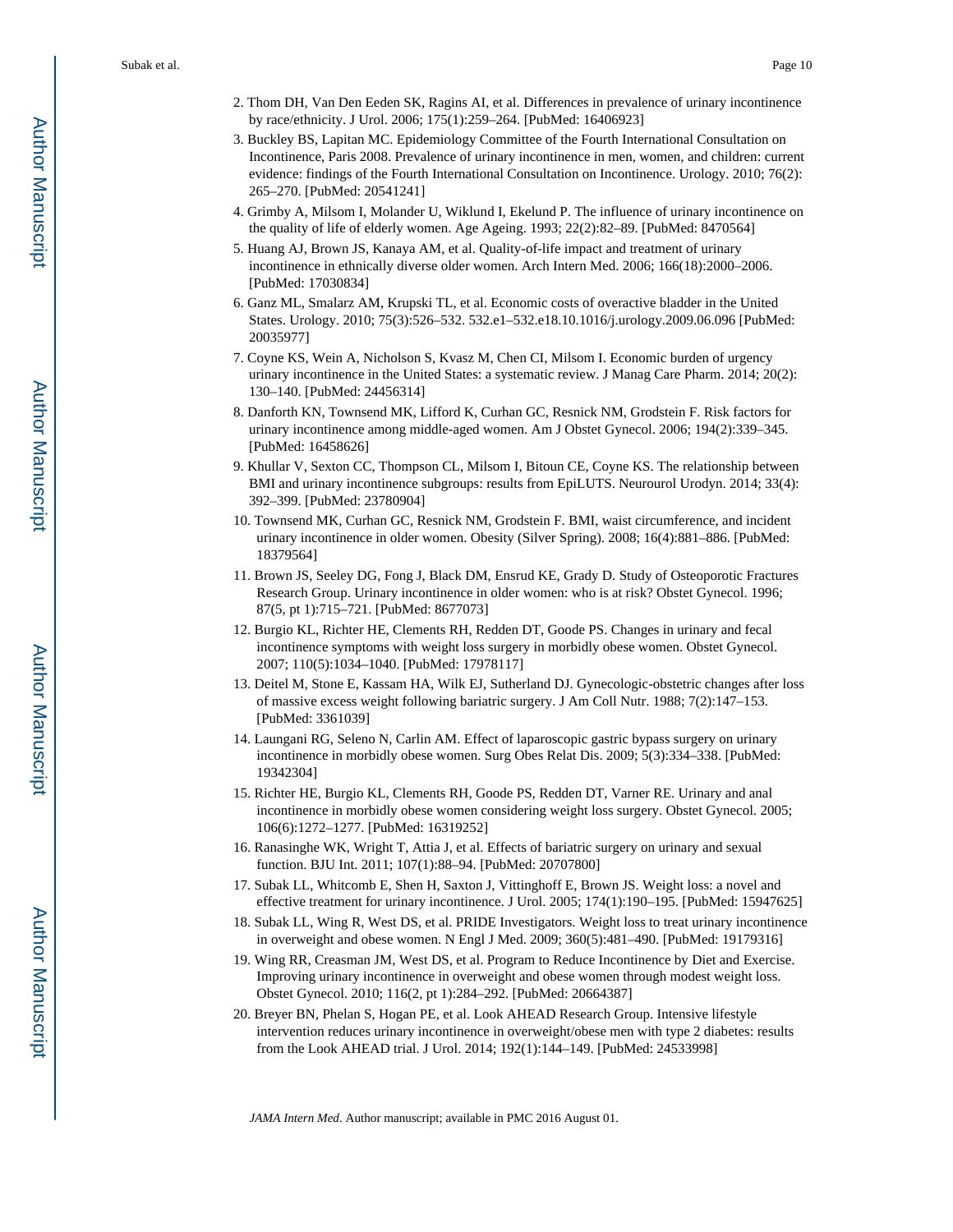- 21. Whitcomb EL, Horgan S, Donohue MC, Lukacz ES. Impact of surgically induced weight loss on pelvic floor disorders. Int Urogynecol J. 2012; 23(8):1111–1116. [PubMed: 22527554]
- 22. Cuicchi D, Lombardi R, Cariani S, Leuratti L, Lecce F, Cola B. Clinical and instrumental evaluation of pelvic floor disorders before and after bariatric surgery in obese women. Surg Obes Relat Dis. 2013; 9(1):69–75. [PubMed: 21978747]
- 23. Srinivasa S, Hill LS, Sammour T, Hill AG, Babor R, Rahman H. Early and mid-term outcomes of single-stage laparoscopic sleeve gastrectomy. Obes Surg. 2010; 20(11):1484–1490. [PubMed: 20820938]
- 24. Kuruba R, Almahmeed T, Martinez F, et al. Bariatric surgery improves urinary incontinence in morbidly obese individuals. Surg Obes Relat Dis. 2007; 3(6):586–590. [PubMed: 17950043]
- 25. Belle SH, Berk PD, Chapman WH, et al. LABS Consortium. Baseline characteristics of participants in the Longitudinal Assessment of Bariatric Surgery-2 (LABS-2) study. Surg Obes Relat Dis. 2013; 9(6):926–935. [PubMed: 23602493]
- 26. Bradley CS, Brown JS, Van Den Eeden SK, Schembri M, Ragins A, Thom DH. Urinary incontinence self-report questions: reproducibility and agreement with bladder diary. Int Urogynecol J. 2011; 22(12):1565–1571. [PubMed: 21796472]
- 27. Burgio KL, Ives DG, Locher JL, Arena VC, Kuller LH. Treatment seeking for urinary incontinence in older adults. J Am Geriatr Soc. 1994; 42(2):208–212. [PubMed: 8126338]
- 28. Tennstedt SL, Chiu GR, Link CL, Litman HJ, Kusek JW, McKinlay JB. The effects of severity of urine leakage on quality of life in Hispanic, white, and black men and women: the Boston Community Health Survey. Urology. 2010; 75(1):27–33. [PubMed: 19854479]
- 29. Courcoulas AP, Christian NJ, Belle SH, et al. Longitudinal Assessment of Bariatric Surgery (LABS) Consortium. Weight change and health outcomes at 3 years after bariatric surgery among individuals with severe obesity. JAMA. 2013; 310(22):2416–2425. [PubMed: 24189773]
- 30. Gosman GG, King WC, Schrope B, et al. Reproductive health of women electing bariatric surgery. Fertil Steril. 2010; 94(4):1426–1431. [PubMed: 19815190]
- 31. Edwards D, Berry JJ. The efficiency of simulation-based multiple comparisons. Biometrics. 1987; 43(4):913–928. [PubMed: 3427176]
- 32. Li KH. Imputation using Markov chains. J Stat Comput Simul. 1988; 30(1):57–79.
- 33. Molenberghs, G.; Kenward, MG., editors. Missing Data in Clinical Studies. Vol. chap 16. Hoboken, NJ: John Wiley & Sons Inc; 2007. Pattern-mixture models.
- 34. Wu JM, Vaughan CP, Goode PS, et al. Prevalence and trends of symptomatic pelvic floor disorders in U.S. women. Obstet Gynecol. 2014; 123(1):141–148. [PubMed: 24463674]
- 35. Tennstedt SL, Link CL, Steers WD, McKinlay JB. Prevalence of and risk factors for urine leakage in a racially and ethnically diverse population of adults: the Boston Area Community Health (BACH) Survey. Am J Epidemiol. 2008; 167(4):390–399. [PubMed: 18182376]
- 36. Roberson EN, Gould JC, Wald A. Urinary and fecal incontinence after bariatric surgery. Dig Dis Sci. 2010; 55(9):2606–2613. [PubMed: 20393881]
- 37. Townsend MK, Danforth KN, Lifford KL, et al. Incidence and remission of urinary incontinence in middle-aged women. Am J Obstet Gynecol. 2007; 197(2):167.e1–167.e5.10.1016/j.ajog. 2007.03.041 [PubMed: 17689637]
- 38. Subak LL, Richter HE, Hunskaar S. Obesity and urinary incontinence: epidemiology and clinical research update. J Urol. 2009; 182(6 suppl):S2–S7. [PubMed: 19846133]
- 39. Townsend MK, Danforth KN, Rosner B, Curhan GC, Resnick NM, Grodstein F. Physical activity and incident urinary incontinence in middle-aged women. J Urol. 2008; 179(3):1012–1016. [PubMed: 18206951]
- 40. Danforth KN, Shah AD, Townsend MK, et al. Physical activity and urinary incontinence among healthy, older women. Obstet Gynecol. 2007; 109(3):721–727. [PubMed: 17329526]
- 41. Jura YH, Townsend MK, Curhan GC, Resnick NM, Grodstein F. Caffeine intake, and the risk of stress, urgency and mixed urinary incontinence. J Urol. 2011; 185(5):1775–1780. [PubMed: 21420114]
- 42. Munoz DJ, Lal M, Chen EY, et al. Why patients seek bariatric surgery: a qualitative and quantitative analysis of patient motivation. Obes Surg. 2007; 17(11):1487–1491. [PubMed: 18219776]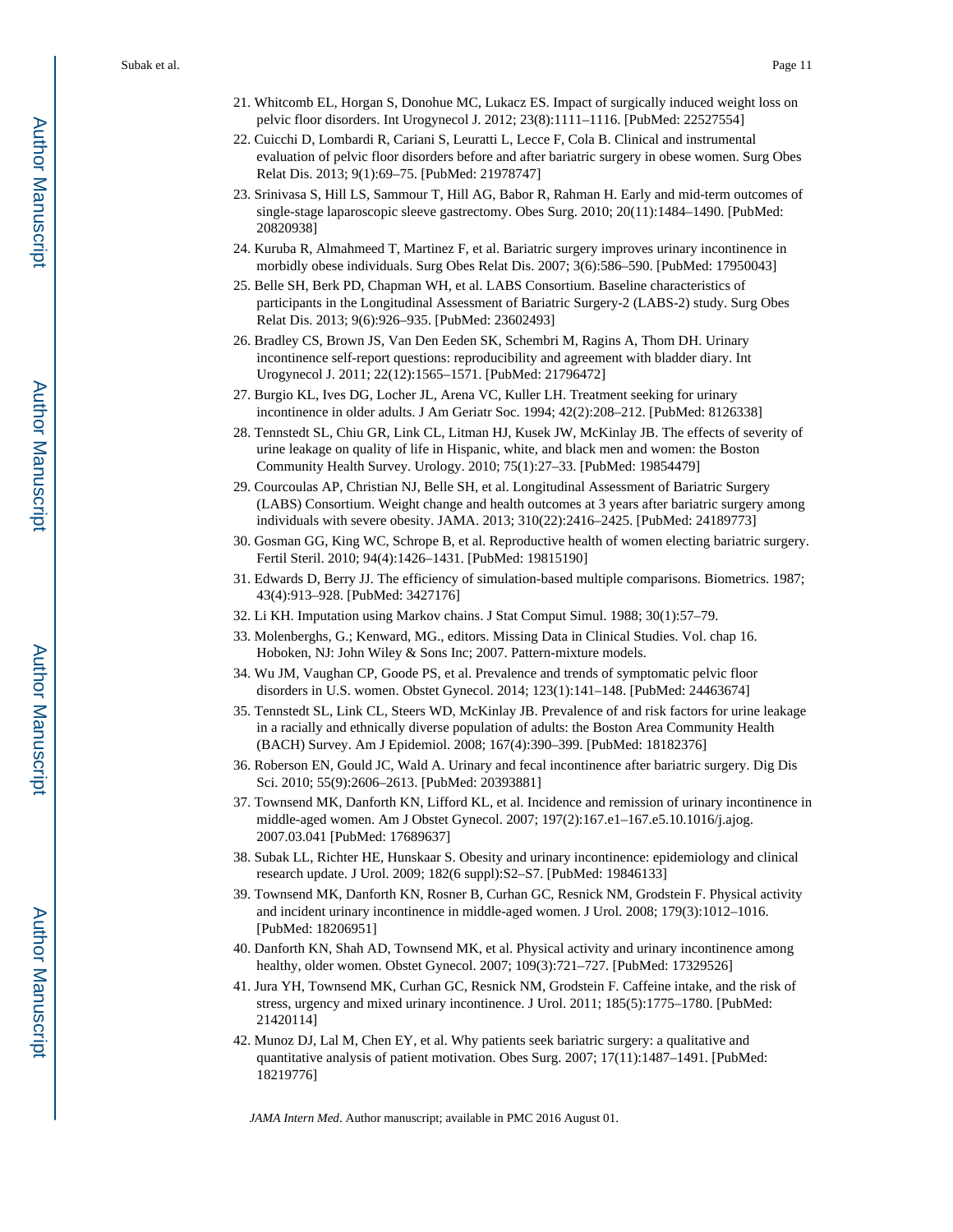43. Karmali S, Kadikoy H, Brandt ML, Sherman V. What is my goal? expected weight loss and comorbidity outcomes among bariatric surgery patients. Obes Surg. 2011; 21(5):595–603. [PubMed: 20066502]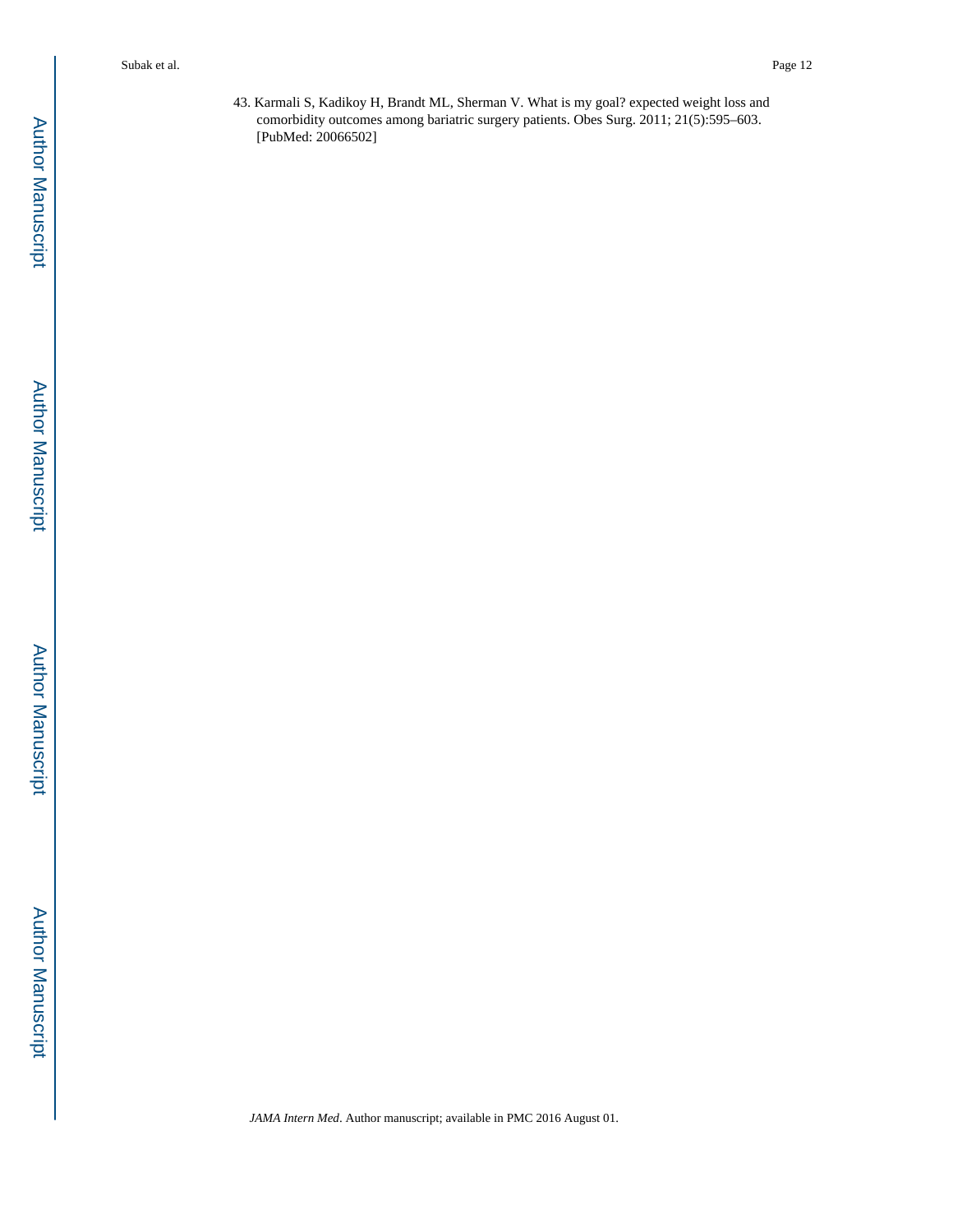**Author Manuscript** Author Manuscript



**Figure 1. Study Participant Flow Diagram**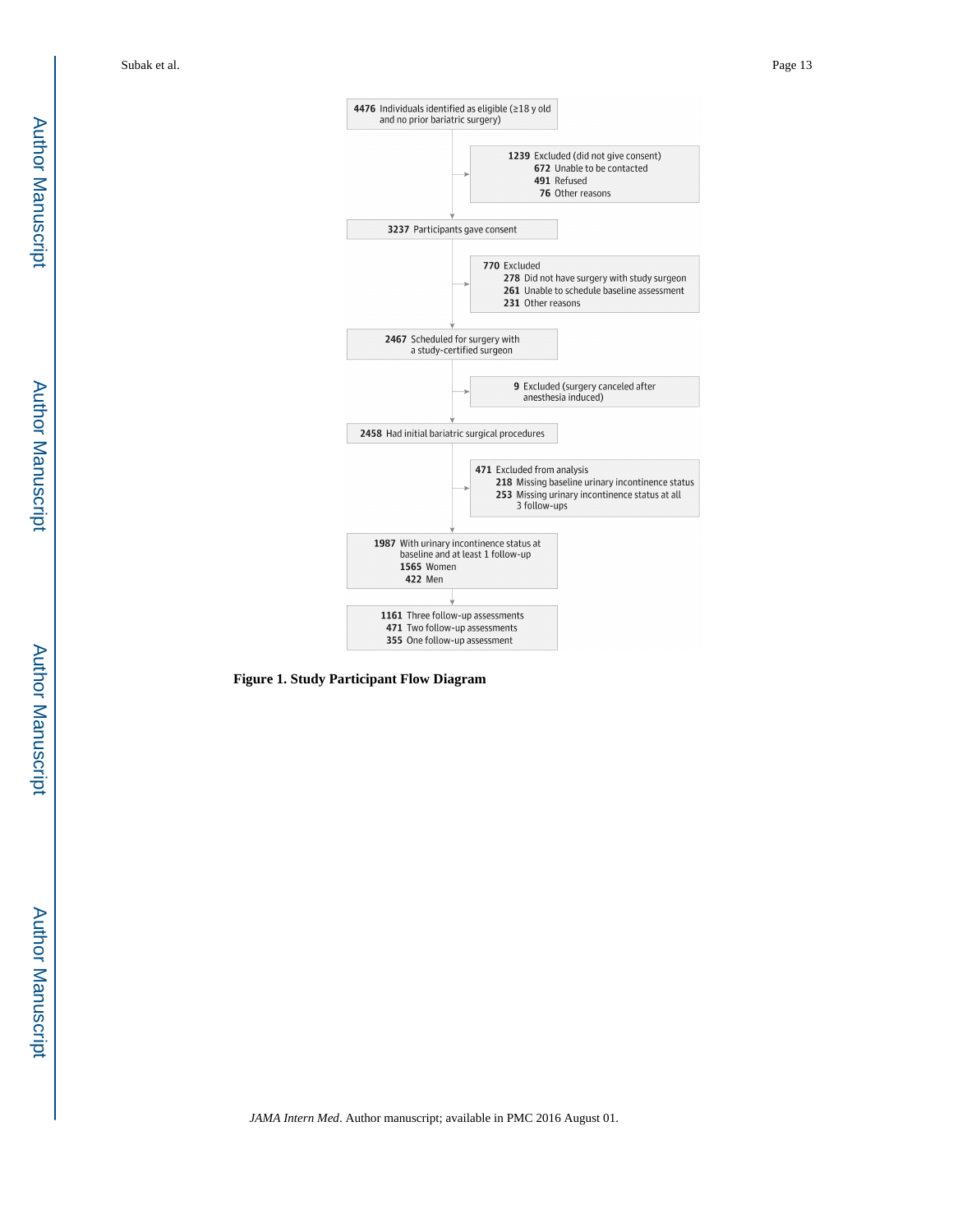Subak et al. Page 14



**Figure 2. Modeled Frequency of Urinary Incontinence Episodes and Prevalence of Any-Type, Stress-Type, and Urgency-Type Urinary Incontinence Before and After Bariatric Surgery** Each follow-up time point was compared with baseline. Bars indicate 95% CIs.

<sup>a</sup> The overall P value for a time effect of change in prevalence of stress urinary incontinence among men was 0.31 so pairwise comparisons were not made.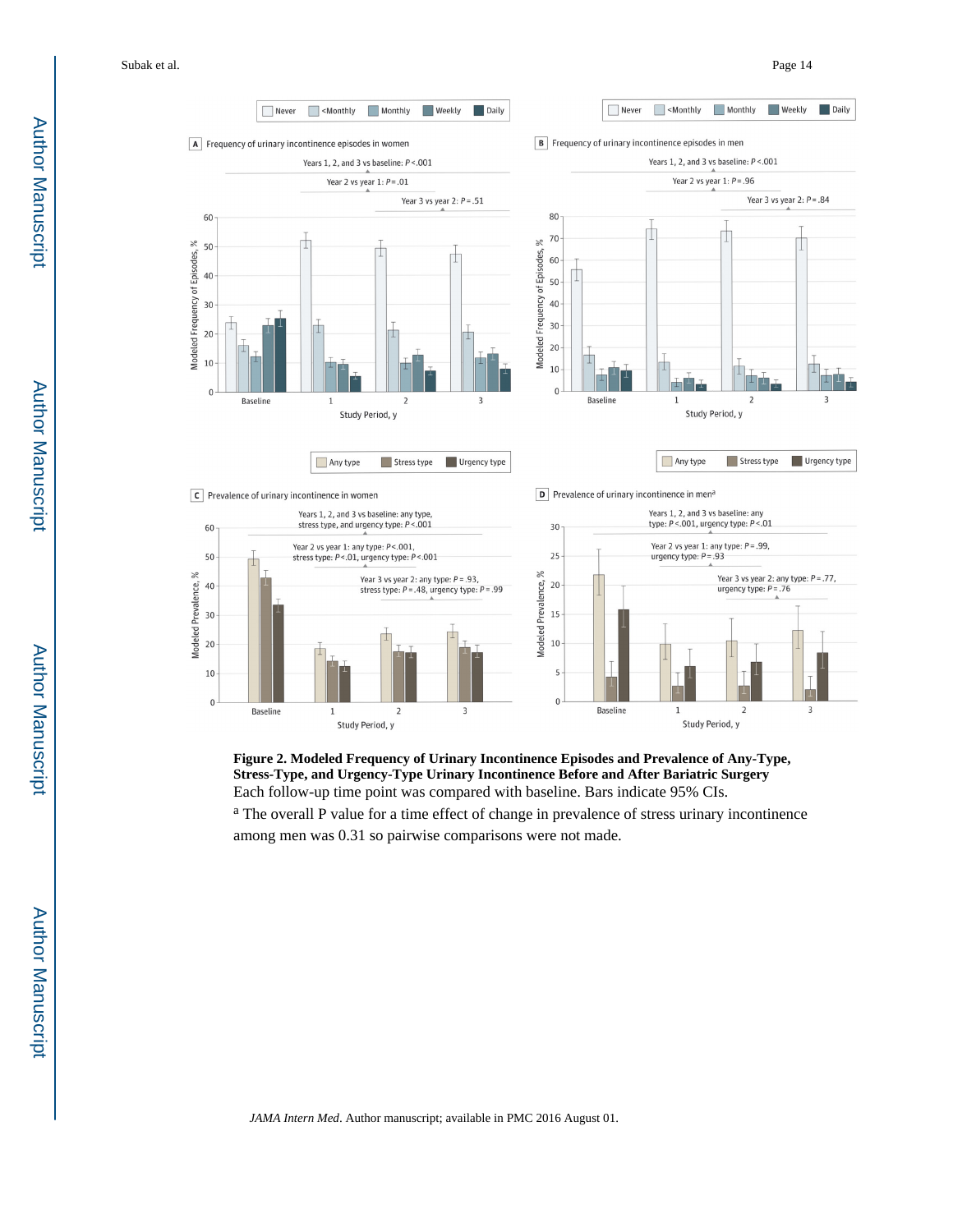| Table 1                                                                                 |
|-----------------------------------------------------------------------------------------|
| <b>Baseline Demographic and Clinical Characteristics of Adults Undergoing Bariatric</b> |
| Surgery, by $Sex^a$                                                                     |

| <b>Variable</b>                                                          | <b>Women</b> $(n = 1565)^{b}$ | Men $(n = 422)^{b}$ |
|--------------------------------------------------------------------------|-------------------------------|---------------------|
| Age, y                                                                   |                               |                     |
| Median (IQR)                                                             | 46 (37-54)                    | 50 (40-58)          |
| Range                                                                    | 18-78                         | 19-76               |
| Race, No. (%)                                                            | $(n = 1554)$                  | $(n = 418)$         |
| White                                                                    | 1330 (85.6)                   | 390 (93.3)          |
| <b>Black</b>                                                             | 168(10.8)                     | 21(5.0)             |
| Other $c$                                                                | 56(3.6)                       | 7(1.7)              |
| Hispanic or Latino ethnicity                                             | 78 (5.0)                      | 14(3.3)             |
| College degree or higher                                                 | 573/1558 (36.8)               | 169/420 (40.2)      |
| Current or recent smoker                                                 | 200/1563 (12.8)               | 37/421 (8.8)        |
| BMI                                                                      |                               |                     |
| Median (IQR)                                                             | 45.5 (41.6-50.9)              | 47.1 (42.6-52.8)    |
| Range                                                                    | 33.8-87.3                     | 33.7-94.3           |
| Severe walking limitation                                                | 102/1453 (7.0)                | 27/397 (6.8)        |
| Diabetes mellitus                                                        | 442/1506 (29.3)               | 185/403 (45.9)      |
| History of stroke                                                        | 15/1563(1.0)                  | 3(0.7)              |
| History of heart disease                                                 | 79/1554 (5.1)                 | 78 (18.5)           |
| Hypertension                                                             | 981/1525 (64.3)               | 333/415 (80.2)      |
| Asthma                                                                   | 428/1553 (27.6)               | 75/419 (17.9)       |
| Depressive symptoms $d$                                                  | 485/1526 (31.8)               | 109/410 (26.6)      |
| History of live birth or stillbirth                                      | 1068/1450 (73.7)              | NA                  |
| Pregnancy in past year                                                   | 7(0.4)                        | NA                  |
| Hormone therapy use                                                      | 104/1543 (6.7)                | NA                  |
| History of hysterectomy                                                  | 382/1522 (25.1)               | NA                  |
| History of surgery for urinary incontinence                              | 101/1549(6.5)                 | 4/419(1.0)          |
| Bariatric surgical procedure                                             |                               |                     |
| Roux-en-Y gastric bypass                                                 | 1111 (71.0)                   | 280 (66.4)          |
| Laparoscopic adjustable gastric band                                     | 387 (24.7)                    | 115 (27.3)          |
| Sleeve gastrectomy                                                       | 33(2.1)                       | 16(3.8)             |
| Biliopancreatic diversion with duodenal switch                           | 12(0.8)                       | 3(0.7)              |
| Banded gastric bypass                                                    | 22 (1.4)                      | 8(1.9)              |
| Among those with prevalence of urinary incontinence at least weekly, No. | 772                           | 92                  |
| Urinary incontinence type, No. (%)                                       | $(n = 744)$                   | $(n = 90)$          |
| Stress type only                                                         | 223 (30.0)                    | 4 (4.4)             |
| Urgency type only                                                        | 82 (11.0)                     | 53 (58.9)           |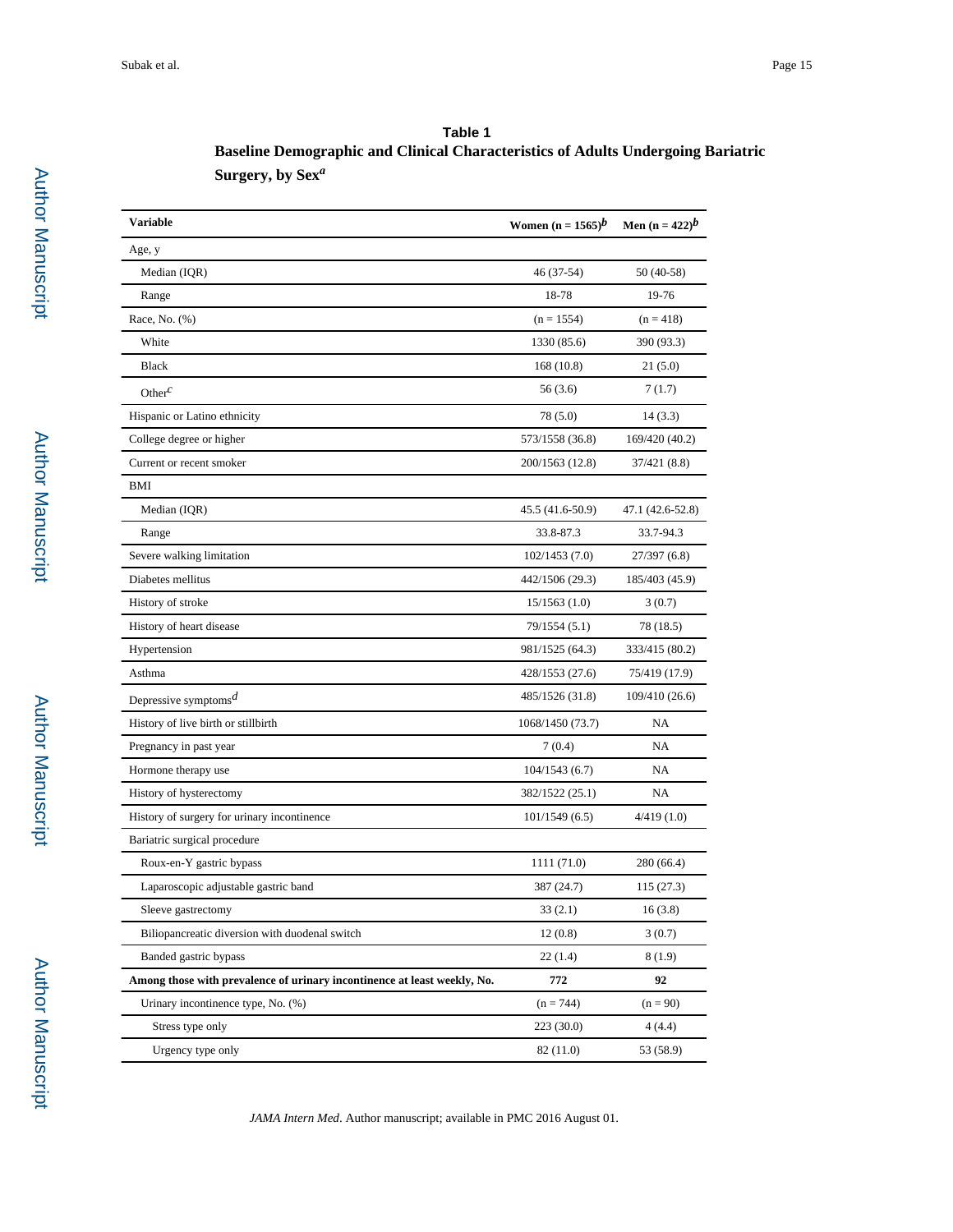$\overline{\phantom{a}}$ 

| Variable                           | <b>Women</b> $(n = 1565)^{b}$ | Men (n = $422$ ) <sup>b</sup> |
|------------------------------------|-------------------------------|-------------------------------|
| Both stress type and urgency type  | 423 (56.9)                    | 14 (15.6)                     |
| Other                              | 16(2.2)                       | 19(21.1)                      |
| Treatment for urinary incontinence | 122/751 (16.2)                | 9/89(10.1)                    |
| Medication                         | 60/744(8.1)                   | 8/89(9.0)                     |
| Other                              | 81/744 (10.9)                 | 2/89(2.2)                     |

Abbreviations: IQR, interquartile range; NA, not applicable.

*a* Some totals differ from heading totals because of missing data.

*b* Data presented as No. (%) unless otherwise noted.

*c* Other race includes Asian, American Indian, Alaskan native, or native Hawaiian or other Pacific Islander.

*d* Depressive symptoms defined as a Beck Depression Inventory score of at least 10.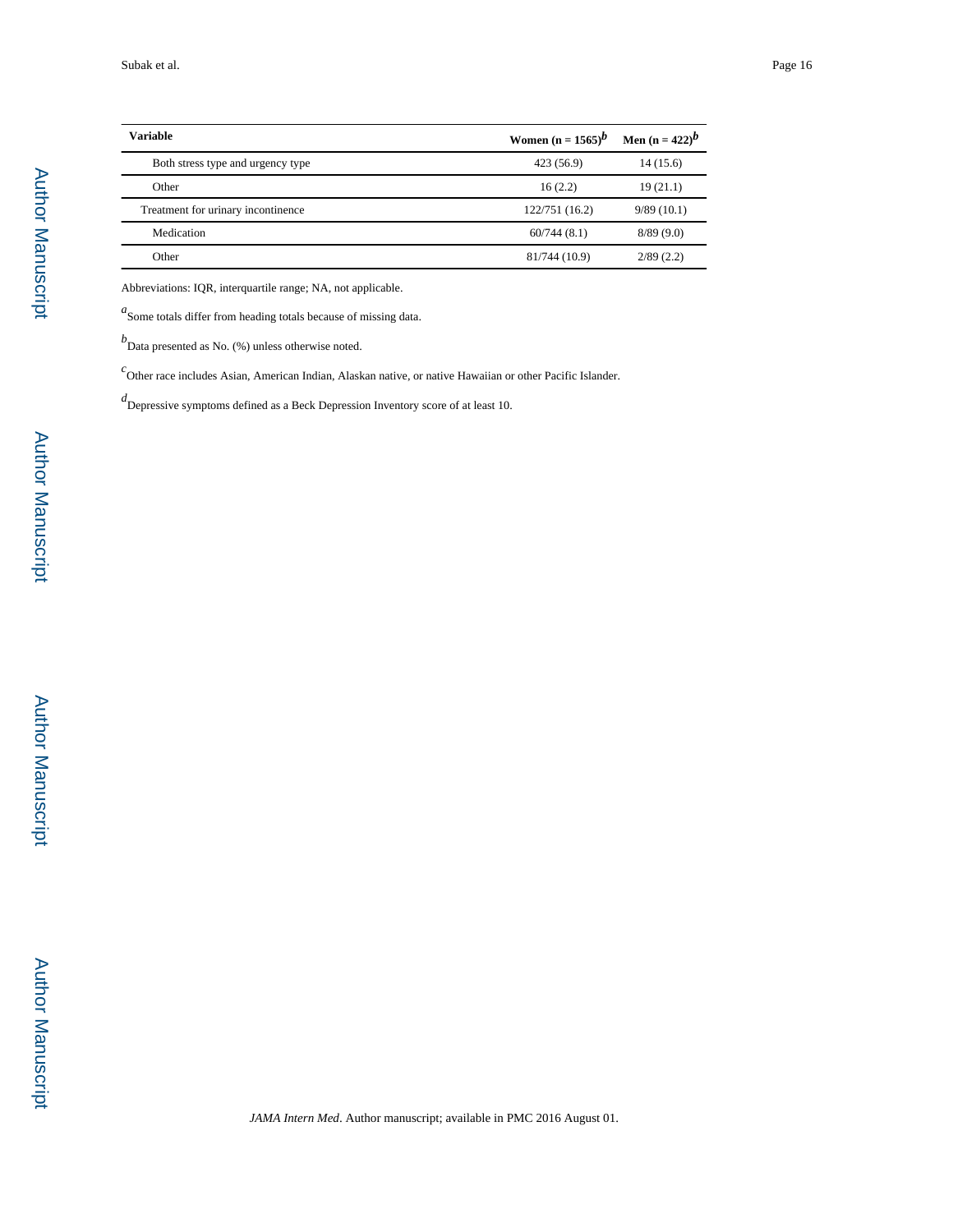## **Table 2**

## **Observed Frequency of Urinary Incontinence Episodes and Prevalence of Any-Type, Stress-Type, and Urgency-Type Urinary Incontinence Before and After Bariatric Surgery**

|                                                                                                      | No/Total No. $(\% )$ |                 |                 |                 |
|------------------------------------------------------------------------------------------------------|----------------------|-----------------|-----------------|-----------------|
| <b>Variable</b>                                                                                      | <b>Baseline</b>      | Year 1          | Year 2          | Year 3          |
| Women $(n = 1565)$                                                                                   |                      |                 |                 |                 |
| Frequency of urinary incontinence episodes                                                           | $(n = 1565)$         | $(n = 1373)$    | $(n = 1241)$    | $(n = 1188)$    |
| Never                                                                                                | 357 (22.8)           | 680 (49.5)      | 576 (46.4)      | 528 (44.4)      |
| <monthly< td=""><td>247 (15.8)</td><td>304(22.1)</td><td>257(20.7)</td><td>235(19.8)</td></monthly<> | 247 (15.8)           | 304(22.1)       | 257(20.7)       | 235(19.8)       |
| Monthly                                                                                              | 189 (12.1)           | 139(10.1)       | 119(9.6)        | 135(11.4)       |
| Weekly                                                                                               | 352 (22.5)           | 135(9.8)        | 160(12.9)       | 157(13.2)       |
| Daily                                                                                                | 420(26.8)            | 115(8.4)        | 129(10.4)       | 133 (11.2)      |
| Prevalence of urinary incontinence at least weekly                                                   |                      |                 |                 |                 |
| Any type                                                                                             | 772/1565 (49.3)      | 250/1373 (18.2) | 289/1241 (23.3) | 290/1188 (24.4) |
| Stress type                                                                                          | 646/1530 (42.2)      | 188/1357 (13.9) | 211/1226 (17.2) | 220/1169 (18.8) |
| Urgency type                                                                                         | 505/1528 (33.0)      | 165/1359 (12.1) | 204/1229 (16.6) | 202/1174 (17.2) |
| Men $(n = 422)$                                                                                      |                      |                 |                 |                 |
| Frequency of urinary incontinence episodes                                                           | $(n = 422)$          | $(n = 365)$     | $(n = 317)$     | $(n = 296)$     |
| Never                                                                                                | 224(53.1)            | 261 (71.5)      | 223(70.3)       | 197(66.6)       |
| <monthly< td=""><td>73 (17.3)</td><td>51(14.0)</td><td>38 (12.0)</td><td>39 (13.2)</td></monthly<>   | 73 (17.3)            | 51(14.0)        | 38 (12.0)       | 39 (13.2)       |
| Monthly                                                                                              | 33(7.8)              | 15(4.1)         | 23(7.3)         | 22(7.4)         |
| Weekly                                                                                               | 46(10.9)             | 22(6.0)         | 19(6.0)         | 23(7.8)         |
| Daily                                                                                                | 46(10.9)             | 16(4.4)         | 14(4.4)         | 15(5.1)         |
| Prevalence of urinary incontinence at least weekly                                                   |                      |                 |                 |                 |
| Any type                                                                                             | 92/422 (21.8)        | 38/365 (10.4)   | 33/317 (10.4)   | 38/296 (12.8)   |
| Stress type                                                                                          | 18/418(4.3)          | 10/360(2.8)     | 9/313(2.9)      | 6/294(2.0)      |
| Urgency type                                                                                         | 67/420(16.0)         | 23/362(6.4)     | 21/314(6.7)     | 24/293 (8.2)    |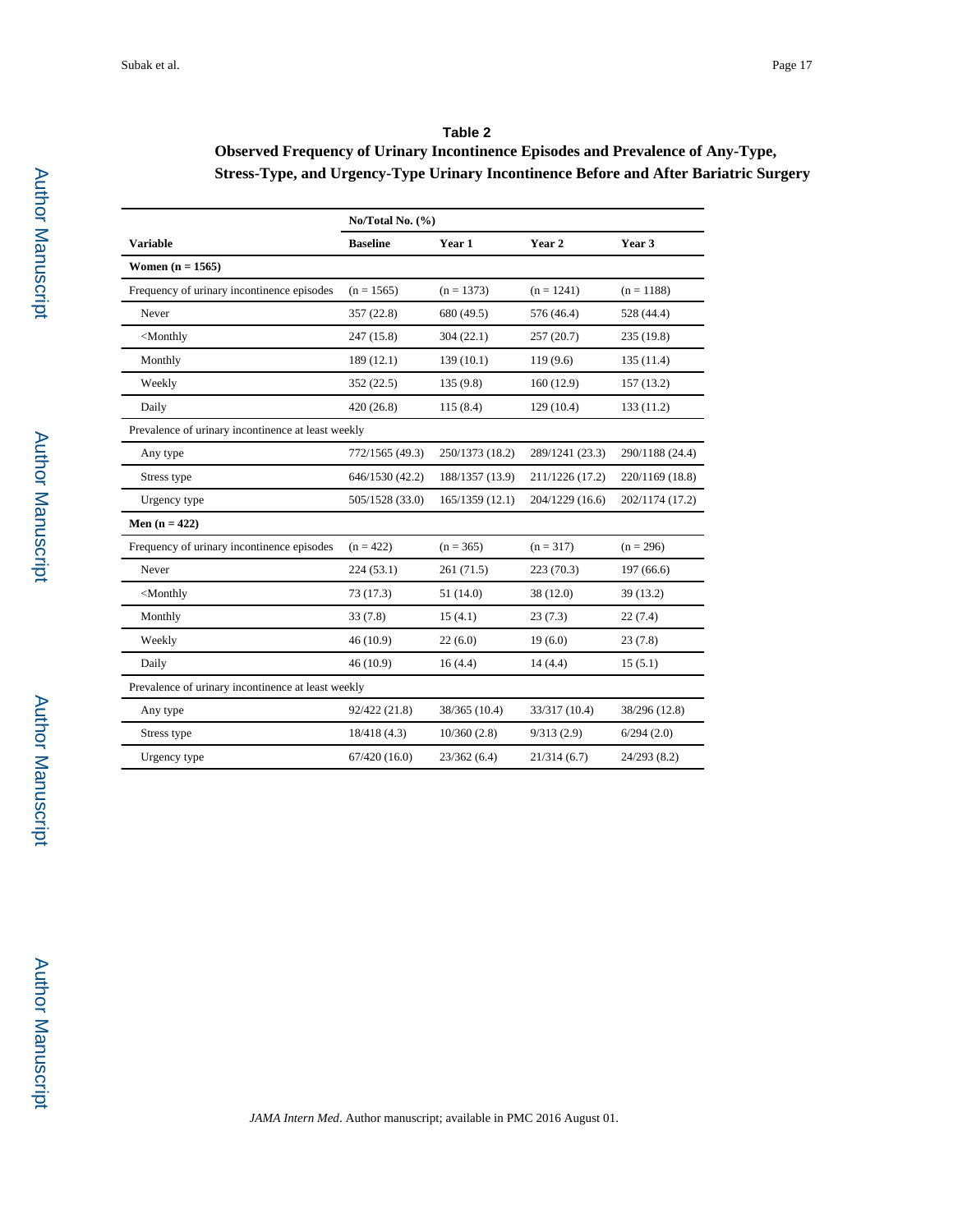Author Manuscript

Author Manuscript

| l<br>ı<br>ļ<br>1<br>I                |
|--------------------------------------|
| i<br>l                               |
| i<br>I<br>I                          |
| :<br>I<br>֚֚                         |
| $\overline{a}$<br>ו<br>ו<br>$\vdots$ |

|                                                   |                |                                                          | Model-Based Estimate, % (95% CI)                        |                  | Adjusted P Value                  |                |
|---------------------------------------------------|----------------|----------------------------------------------------------|---------------------------------------------------------|------------------|-----------------------------------|----------------|
| Urinary Incontinence Remission Since Baseline No. |                | Year 1                                                   | Year <sub>2</sub>                                       | Year3            | Year 2 vs Year 1 Year 3 vs Year 2 |                |
| $\mathbf{W}\mathbf{omen}^d$                       |                |                                                          |                                                         |                  |                                   |                |
| Any type                                          |                | $772$ 67.0 (63.7-70.6) 59.9 (56.3-63.7) 59.3 (55.6-63.2) |                                                         |                  | $\leq 001$                        | 93             |
| Complete remission <sup><i>b</i></sup>            | 772            |                                                          | $28.9(25.7-32.4)$ $26.8(23.6-30.4)$ $27.4(24.2-31.2)$   |                  | 4                                 | 92             |
| Stress type                                       | 645            |                                                          | $71.5(67.9-75.3)$ 68.3 $(64.6-72.3)$ 65.7 $(61.8-69.9)$ |                  | $\overline{c}$                    | $\ddot{34}$    |
| Urgency type                                      | 505            |                                                          | $72.5(68.5-76.7)$ $60.3(55.8-65.1)$ $59.9(55.4-64.8)$   |                  | 001                               | 98             |
| Incidence since baseline <sup>c</sup>             | 793            | $3.3(2.0-5.3)$                                           | $5.9(4.0-8.7)$                                          | $6.6(4.5-9.6)$   | $\frac{1}{2}$                     | 79             |
| Men                                               |                |                                                          |                                                         |                  |                                   |                |
| Any type                                          | 92             | $67.9(58.8-78.5)$                                        | 68.7 (59.3-79.6)                                        | 69.9 (60.2-81.2) | 98                                | 96             |
| Complete remission                                | 92             | 49.8 (40.1-61.8)                                         | 46.4 (36.5-59.0)                                        | 47.3 (37.2-60.1) | .79                               | 98             |
| Stress type                                       | $\frac{8}{18}$ | $NA^d$                                                   | $NA^d$                                                  | $NA^d$           | $NA^d$                            | $NA^d$         |
| Urgency type                                      | 67             | $72.5(62.1-84.5)$                                        | 70.4 (59.7-82.9)                                        | 73.5 (62.4-86.6) | 84                                | 86             |
| Incidence since baseline                          | 330            | $3.3(1.6-6.9)$                                           | 4.1 (2.0-8.4)                                           | $6.6(3.6-12.0)$  | $\overline{8}$                    | $\overline{c}$ |
| Abbreviation: NA, not applicable.                 |                |                                                          |                                                         |                  |                                   |                |

Remission refers to change from weekly prevalent incontinence at baseline (ie, weekly or more frequent incontinence) to less than weekly incontinence at follow-up. *a*Remission refers to change from weekly prevalent incontinence at baseline (ie, weekly or more frequent incontinence) to less than weekly incontinence at follow-up. 'Incidence refers to change from less than weekly or no incontinence at baseline to prevalent incontinence (ie, weekly or more frequent incontinence) at follow-up. *c*Incidence refers to change from less than weekly or no incontinence at baseline to prevalent incontinence (ie, weekly or more frequent incontinence) at follow-up.  $b$  complete remission refers to change from weekly prevalent incontinence at baseline (ie, weekly or more frequent incontinence) to no incontinence at follow-up. *b*Complete remission refers to change from weekly prevalent incontinence at baseline (ie, weekly or more frequent incontinence) to no incontinence at follow-up.  $d_{\text{TOO rate to model: 10 of 13 were in remission at 1 year, 13 of 15 were in remission at 2 years, and 14 of 14 were in remission at 3 years.}$  $d_{\text{Too rare to model: 10 of 13 were in remission at 1 year, 13 of 15 were in remission at 2 years, and 14 of 14 were in remission at 3 years.}$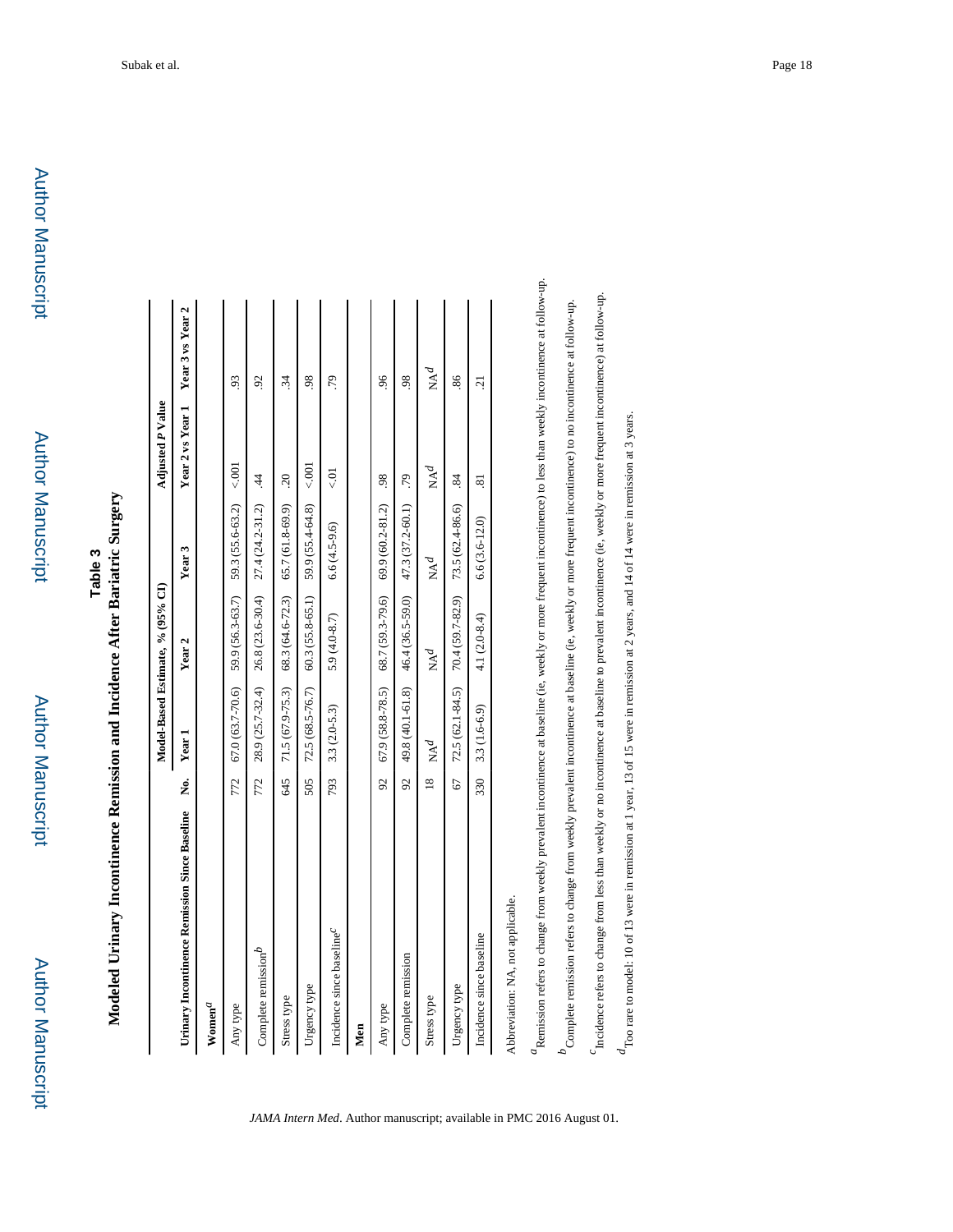| j |
|---|
|   |
|   |
|   |
| ï |
|   |
|   |
| ֕ |
|   |
|   |
|   |
|   |
|   |
|   |
|   |
|   |
|   |
|   |
|   |
| ï |
|   |
|   |

Author Manuscript

**Author Manuscript** 

Table 4<br>Factors Independently Related to Improvement in Frequency of Urinary Incontinence Episodes and to Urinary Incontinence Remission **Factors Independently Related to Improvement in Frequency of Urinary Incontinence Episodes and to Urinary Incontinence Remission After Bariatric Surgery Among 772 Women and 92 Men With Prevalence of Urinary Incontinence at Least Weekly at Baseline** After Bariatric Surgery Among 772 Women and 92 Men With Prevalence of Urinary Incontinence at Least Weekly at Baseline<sup>a</sup>

|                                                                                       | Women                    |                |                           |                             | Men                         |                                 |                             |                                |
|---------------------------------------------------------------------------------------|--------------------------|----------------|---------------------------|-----------------------------|-----------------------------|---------------------------------|-----------------------------|--------------------------------|
|                                                                                       | Improvement in Frequency |                | Remission                 |                             | Improvement in Frequency    |                                 | Remission                   |                                |
| Variable                                                                              | OR (95% CI)              | P Value        | RR (95% CI)               | P Value                     | OR (95% CI)                 | P Value                         | RR (95% CI)                 | P Value                        |
| Age, per 10 y older                                                                   | $0.76(0.65-0.89)$        | 001            | 0.93 (0.89-0.97)          | $\overline{0}$              | $0.52(0.31 - 0.90)$         | $\overline{0}$                  | 0.87 (0.78-0.98)            | $\overline{0}$                 |
| Black race, reference is nonblack                                                     | 1.86 (0.98-3.52)         | 06             | 1.14 (0.96-1.35)          | $\overline{.13}$            | 1.11 (0.08-14.81)           | $\ddot{9}$                      | 1.17 (0.66-2.08)            | 58.                            |
| types<br>Baseline urinary incontinence type, reference is both t                      |                          | 001            |                           | d                           |                             | 4                               |                             | 4                              |
| Stress type only                                                                      | 2.24 (1.58-3.19)         |                | $\mathbb{X}^{\mathsf{A}}$ | $\boldsymbol{\hat{\Sigma}}$ | $\boldsymbol{\hat{\Sigma}}$ | $\sum_{i=1}^{n}$                | $\boldsymbol{\hat{\Sigma}}$ | $\mathbb{X}^{\mathsf{A}}$      |
| Urgency type only                                                                     | 1.81 (1.11-2.95)         |                | Ź                         | ≸                           | ≸                           | $\boldsymbol{\hat{\ge}}$        | ¥                           | $\stackrel{\triangle}{\simeq}$ |
| Neither type                                                                          | 1.81 (0.63-5.16)         |                | Ź                         | $\lessapprox$               | ≵                           | $\boldsymbol{\hat{\mathsf{z}}}$ | $\mathbb{E}$                | $\stackrel{\triangle}{\simeq}$ |
| adjustable gastric<br>Bariatric surgical procedure, reference is laparoscopic<br>band |                          | $\mathcal{L}$  |                           | 4                           |                             | 4                               |                             | 4                              |
| Roux-en-Y gastric bypass                                                              | $1.63(1.07-2.49)$        |                | ₹<br>N                    | $\mathbb{E}$                | ≸                           | $\mathbb{E}$                    | $\mathbb{E}$                | $\mathbb{X}^{\mathsf{A}}$      |
| Other                                                                                 | $0.88(0.41-1.92)$        |                | $\mathop{\rm S}\nolimits$ | $\mathbb{E}$                | $\mathbb{E}$                | $\mathbb{E}$                    | $\mathbb{E}$                | $\mathop{\mathsf{X}}\nolimits$ |
| Weight loss from baseline, per 5% weight loss                                         | 1.28 (1.19-1.37)         | 5001           | 1.08 (1.06-1.10)          | 5001                        | 1.37 (1.09-1.71)            | $\overline{5}$                  | 1.07 (1.02-1.13)            | ā                              |
| Presurgery/postsurgery severe walking limitation                                      |                          | $\overline{a}$ |                           | $\overline{a}$              |                             | S.                              |                             | 4                              |
| Yes/yes vs no/no                                                                      | $0.33(0.16-0.66)$        |                | $0.62(0.44 - 0.88)$       |                             | $0.14(0.01 - 1.59)$         |                                 | É                           | $\mathop{\rm S}\nolimits$      |
| No/yes vs no/no                                                                       | $0.55(0.21 - 1.42)$      |                | $0.72(0.49 - 1.05)$       |                             | Ċ                           |                                 | $\mathbb{E}$                | $\mathop{\mathsf{X}}\nolimits$ |
| Yes/no vs no/no                                                                       | $0.94(0.48-1.84)$        |                | $0.90(0.69 - 1.19)$       |                             | $0.34(0.02 - 7.52)$         |                                 | $\mathbb{E}$                | $\mathbb{A}^{\mathbf{A}}$      |
| Yes/no vs yes/yes                                                                     | 2.84 (1.21-6.63)         |                | 1.46 (1.07-1.98)          |                             | $\circ$                     |                                 | Ź                           | ÁN                             |
| After bariatric surgery                                                               |                          |                |                           |                             |                             |                                 |                             |                                |
| Current smoker                                                                        | $0.92(0.57 - 1.49)$      | .74            | $0.97(0.84 - 1.11)$       | $\dot{q}$                   | $0.17(0.03 - 0.98)$         | $\overline{0}$                  | $0.97(0.81 - 1.16)$         | .72                            |
| Pregnancy in past year                                                                | $0.24(0.07-0.79)$        | $\overline{c}$ | $0.88(0.55 - 1.41)$       | 59                          | ≸                           | ≸                               | Ź                           | ÁN                             |
| salativa sidr<br>Abbeniining MA pot applicable: OD adds entire DD                     |                          |                |                           |                             |                             |                                 |                             |                                |

Abbreviations: NA, not applicable; OR, odds ratio; RR, relative risk. ratio; KK, relative risk Abbreviations: INA, not applicable; UK,

preoperative/yes postoperative) of diabetes mellitus, hypertension, asthma, severe walking limitation, and depressive symptoms. Due to missing covariates, frequency models include 641 women and 77 preoperative/yes postoperative) of diabetes mellitus, hypertension, asthma, severe walking limitation, and depressive symptoms. Due to missing covariates, frequency models include 641 women and 77  $a$  Analyses controlled for study period and presurgery frequency of urinary incontinence, age, race, current smoking status, pregnancy in past year, percentage weight change, and any of the following *a*Analyses controlled for study period and presurgery frequency of urinary incontinence, age, race, current smoking status, pregnancy in past year, percentage weight change, and any of the following hysterectomy, hormone therapy use, and preoperative and postoperative status (ie, no preoperative), no preoperative/yes postoperative, yes preoperative/no postoperative and yes hysterectomy, hormone therapy use, and preoperative and postoperative status (ie, no preoperative/no postoperative, no preoperative/yes postoperative, yes preoperative/no postoperative and yes variables that reached statistical significance  $(P < .05)$ ; preoperative history of live birth or stillbirth, ethnicity, bariatric surgical procedure, history of stroke, history of heart disease, history of *P* < .05): preoperative history of live birth or stillbirth, ethnicity, bariatric surgical procedure, history of stroke, history of heart disease, history of variables that reached statistical significance (

Subak et al. Page 19